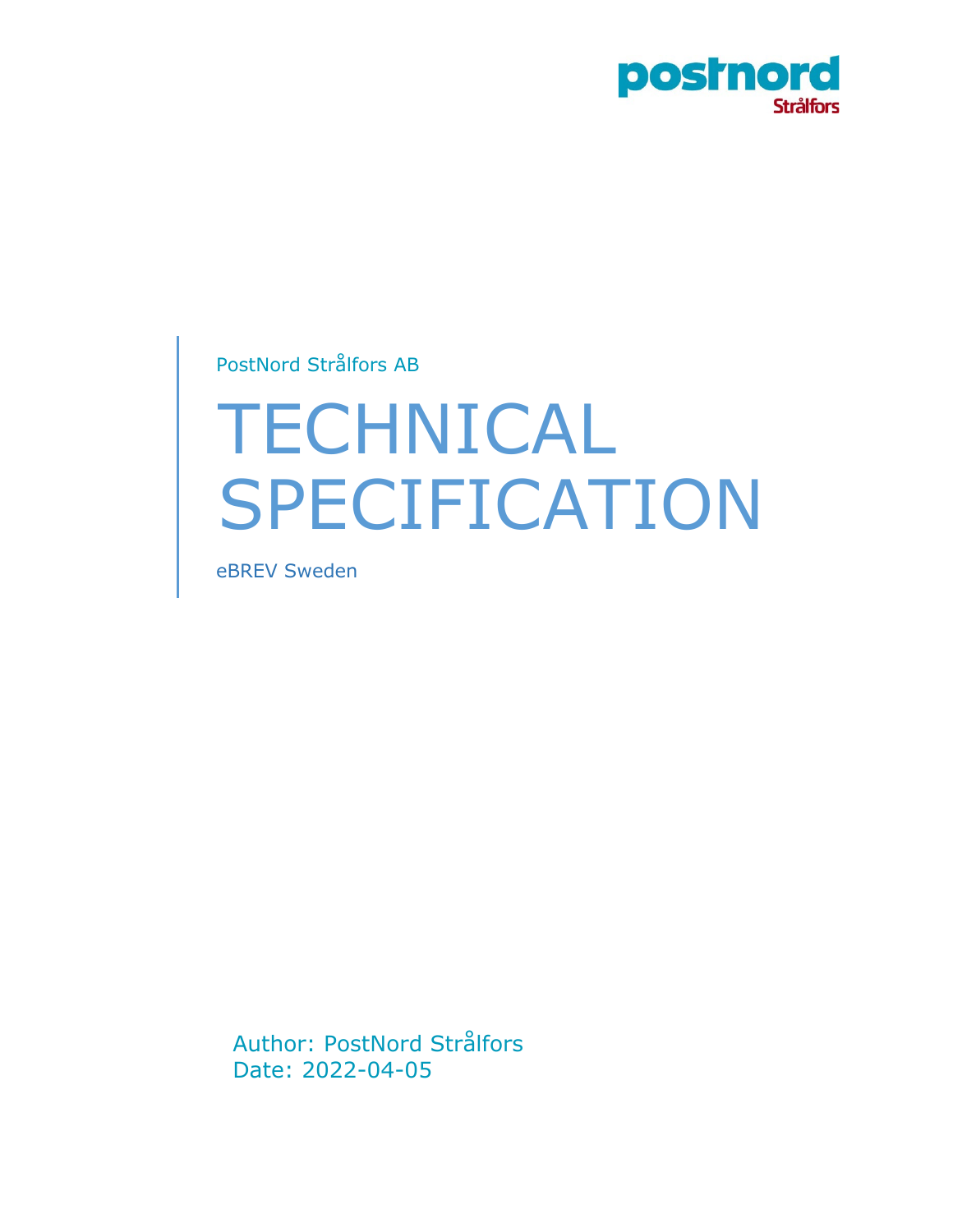

# **Table of Contents**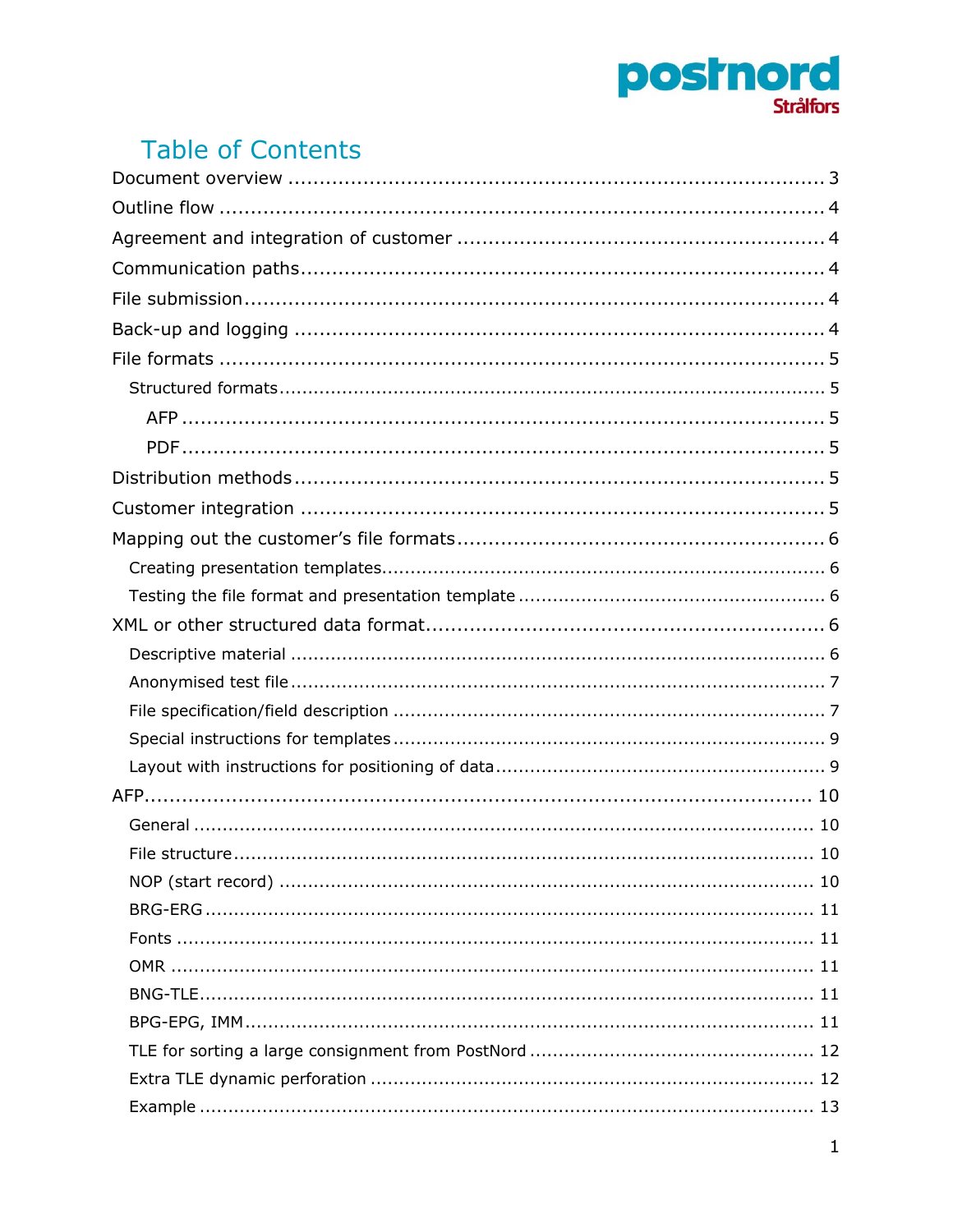# **postnord**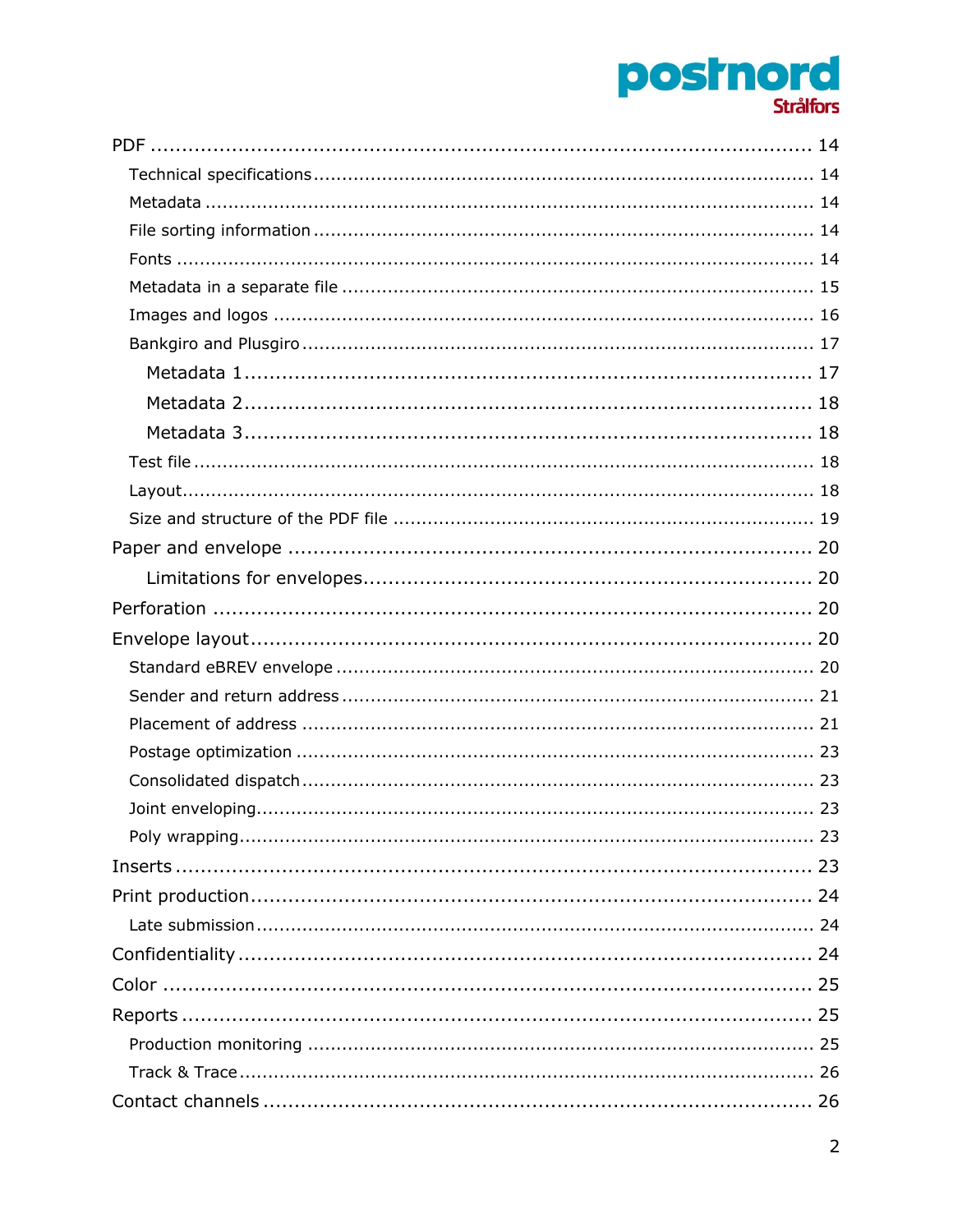

# <span id="page-3-0"></span>Document overview

| <b>Version</b> | <b>Date</b> | <b>Comments</b>              |
|----------------|-------------|------------------------------|
| 1.0            | 2017-03-31  | Document created             |
| 1.2            | 2017-10-27  | Correction of various errors |
| 1.3            | 2020-08-05  | Update                       |
| 1.4            | 2021-04-07  | Correction of various errors |
| 1.5            | 2021-11-18  | Updates of envelope layout   |
| 1.6            | 2022-04-05  | Change reg. envelope         |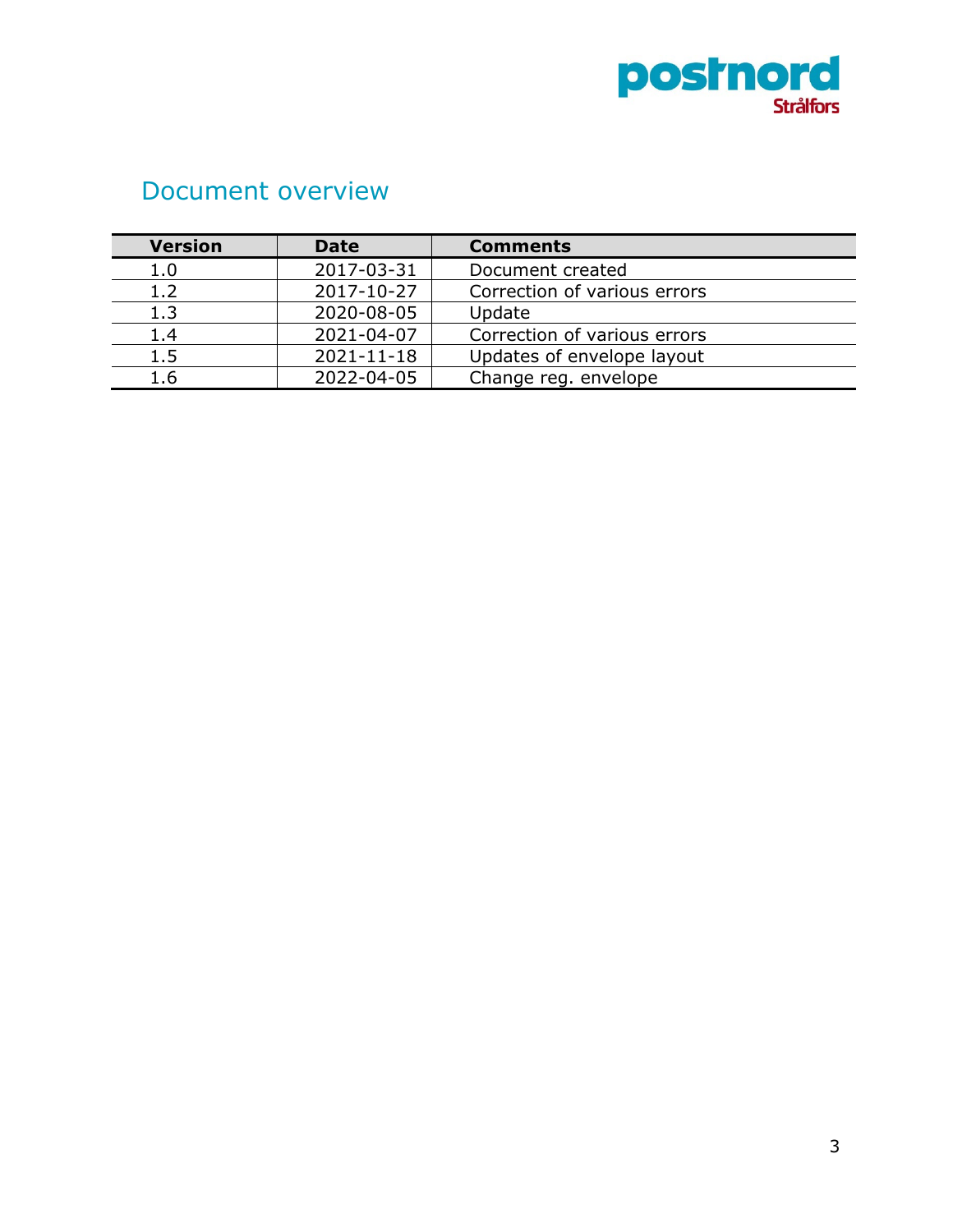

# <span id="page-4-0"></span>Outline flow

The following steps are required to integrate and produce eBREV:

## <span id="page-4-1"></span>Agreement and integration of customer

- 1. Agree on service and options in Customer Service Agreement, Price Annex and Customer Assignment
- 2. Integrate customer
	- a. Set up communications
	- b. Mapping out the customer's file formats
	- c. Setting up templates and rules for documents
	- d. Setting up selected distribution options
- 3. Test the flow
- 4. Customer confirms Customer Assignment

## <span id="page-4-2"></span>Communication paths

PostNord Strålfors offers a uniform electronic interface for sharing data between different parties and systems. The production system is monitored 24 hours a day, all year long. The customer can choose from the following protocols and network standards, among others:

- SFTP
- VPN
- API
- Fixed Line

## <span id="page-4-3"></span>File submission

The normal submission time for a data file is before 09:00, the same working day as submission to Distribution. If a file is received later than agreed, this may mean that the file will be processed the following day. The transfer must be completed before the agreed time, i.e. if the transfer begins at 08:59 and is completed at 09:12 there is a risk that the file will be processed the following day.

# <span id="page-4-4"></span>Back-up and logging

Files that arrive at PostNord Strålfors are backed up on receipt and saved on disk for 30 days. Receipt and message processing performed by PostNord Strålfors for the messages that pass through the service are logged continuously. Logs are saved in the system for one month, after which they are accessible via back-up for 6 months.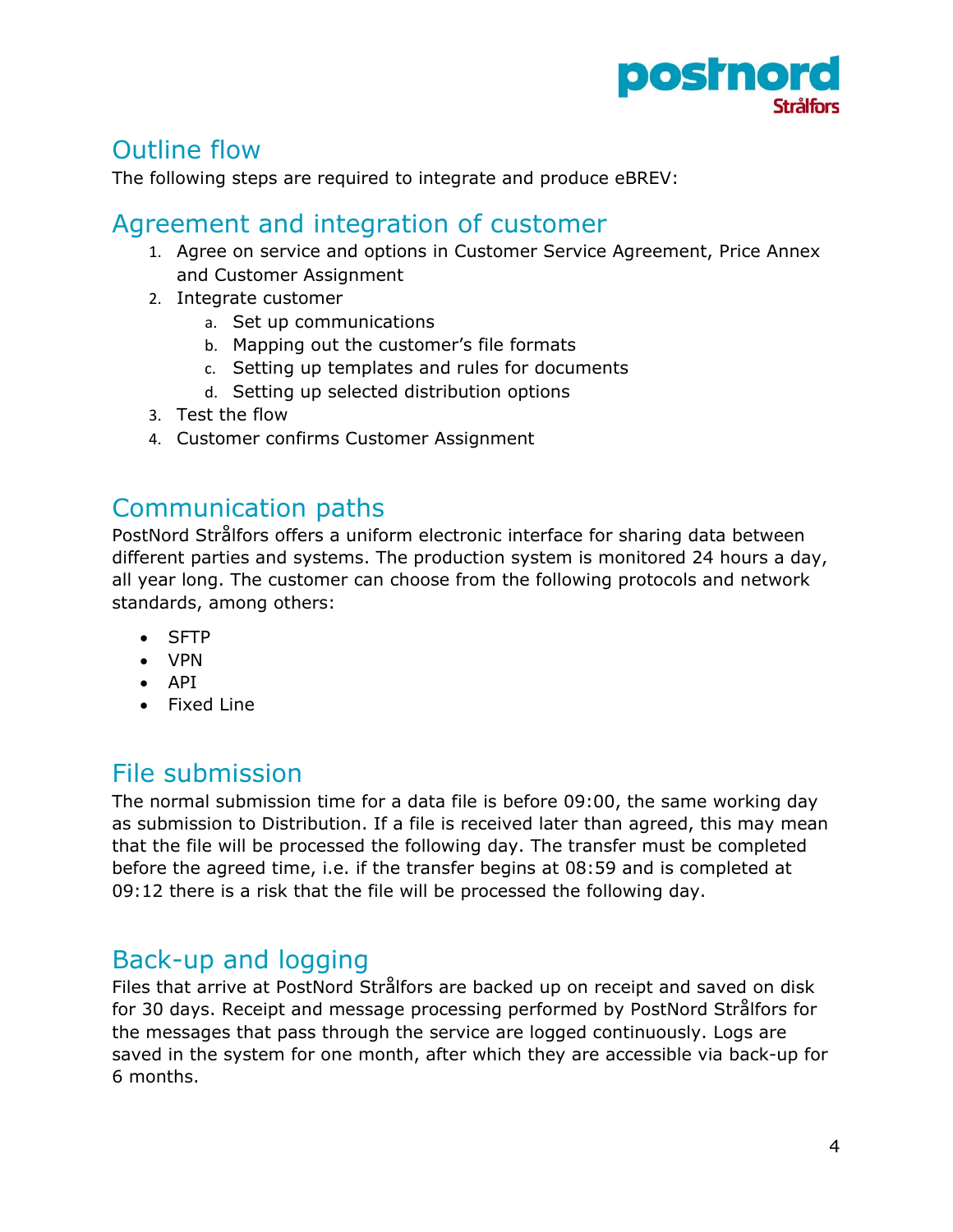

## <span id="page-5-0"></span>File formats

The eBREV service works with many different file formats. There must always be a defined file specification that describes the file's appearance and information content.

#### <span id="page-5-1"></span>Structured formats

Structured formats such as XML and CSV. PDF or AFP can also be used as the input format for the eBREV service. These must, however, be supplemented by some metadata so that PostNord Strålfors can process the printouts correctly.

#### <span id="page-5-2"></span>AFP

All AFP documents require TLE records, the mandatory content of which depends on the service selected. The section entitled AFP describes how an AFP should be structured and the limitations on the layout in order to be compatible with PostNord Strålfors' production system. More information about the file format is available in the relevant chapter.

#### <span id="page-5-3"></span>PDF

All PDF documents require metainformation, the mandatory content of which depends on the service selected. The section entitled PDF describes how a PDF should be structured and the limitations on the layout in order to be compatible with PostNord Strålfors' production system. More information about the file format is available in the relevant chapter.

## <span id="page-5-4"></span>Distribution methods

The following distribution methods can be selected for the service.

- eBREV First Class
- eBREV 2nd class letter
- eBREV ADR

## <span id="page-5-5"></span>Customer integration

The customer will be allocated a resource person who integrates the eBREV service as agreed in the customer assignment.

To make dialog easier for both the customer and PostNord Strålfors it is necessary for the customer to have a designated contact person who can be contacted in connection with questions and tests.

Integration includes:

- Setting up data communication e.g. FTP
- Mapping out the customer's file formats
- Setting up templates and rules for documents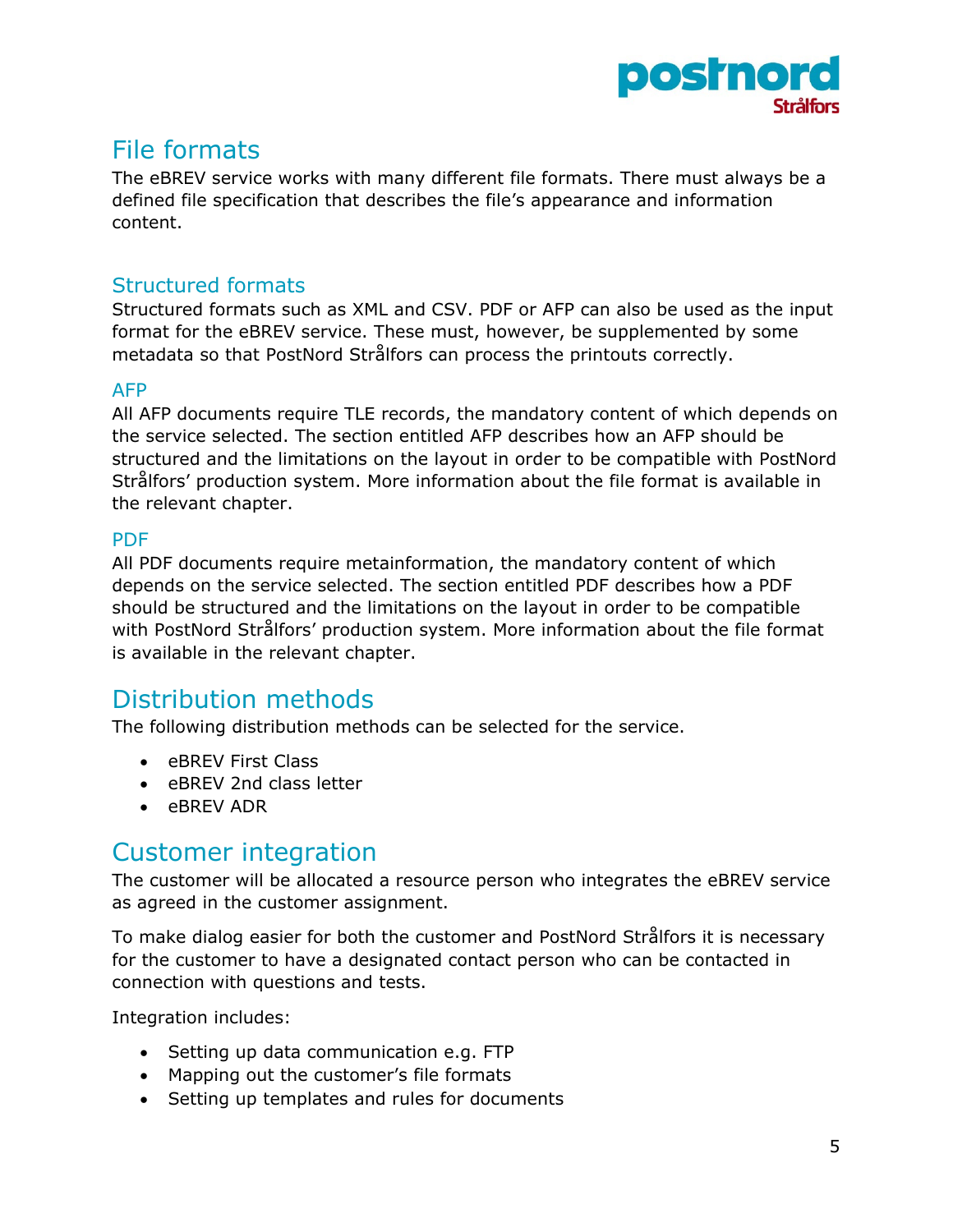

- Setting up selected distribution options
- Testing the flow
- Putting the approved assignment into production

## <span id="page-6-0"></span>Mapping out the customer's file formats

The customer must provide a specification of the file format to be used for submission to PostNord Strålfors, and also provide the information required to enable PostNord Strålfors to process the content of the file and deliver the messages to the correct recipients under the customer agreement. Mapping is done in order to insert the information (data) in a presentation template. The customer is responsible for ensuring that the data file contains the required information for the service selected. The customer is responsible for ensuring that such information complies with current legislation, e.g. the Swedish Personal Data Act (PUL).

#### <span id="page-6-1"></span>Creating presentation templates

The information mapped must then be inserted into a presentation template. The customer must provide physical or electronic sample layouts of the presentation templates. The presentation template describes a set of rules for content and design that governs what a message looks like when it reaches the recipient.

#### <span id="page-6-2"></span>Testing the file format and presentation template

The customer provides a test file representing the presentation templates that will be used in the mailing. When the customer's file has been mapped and the presentation template has been created, this is agreed with the customer and a PDF is sent to the customer for approval.

## <span id="page-6-3"></span>XML or other structured data format

#### <span id="page-6-4"></span>Descriptive material

The following pages provide an example of what a good order looks like and, in this case, are based on XML. However, a comma-separated file or some other structured format could just as easily have been used.

What is important is for the order to have the following content:

- Anonymised test file
- File specification/field description
- Special instructions
- Layout with instructions for positioning of data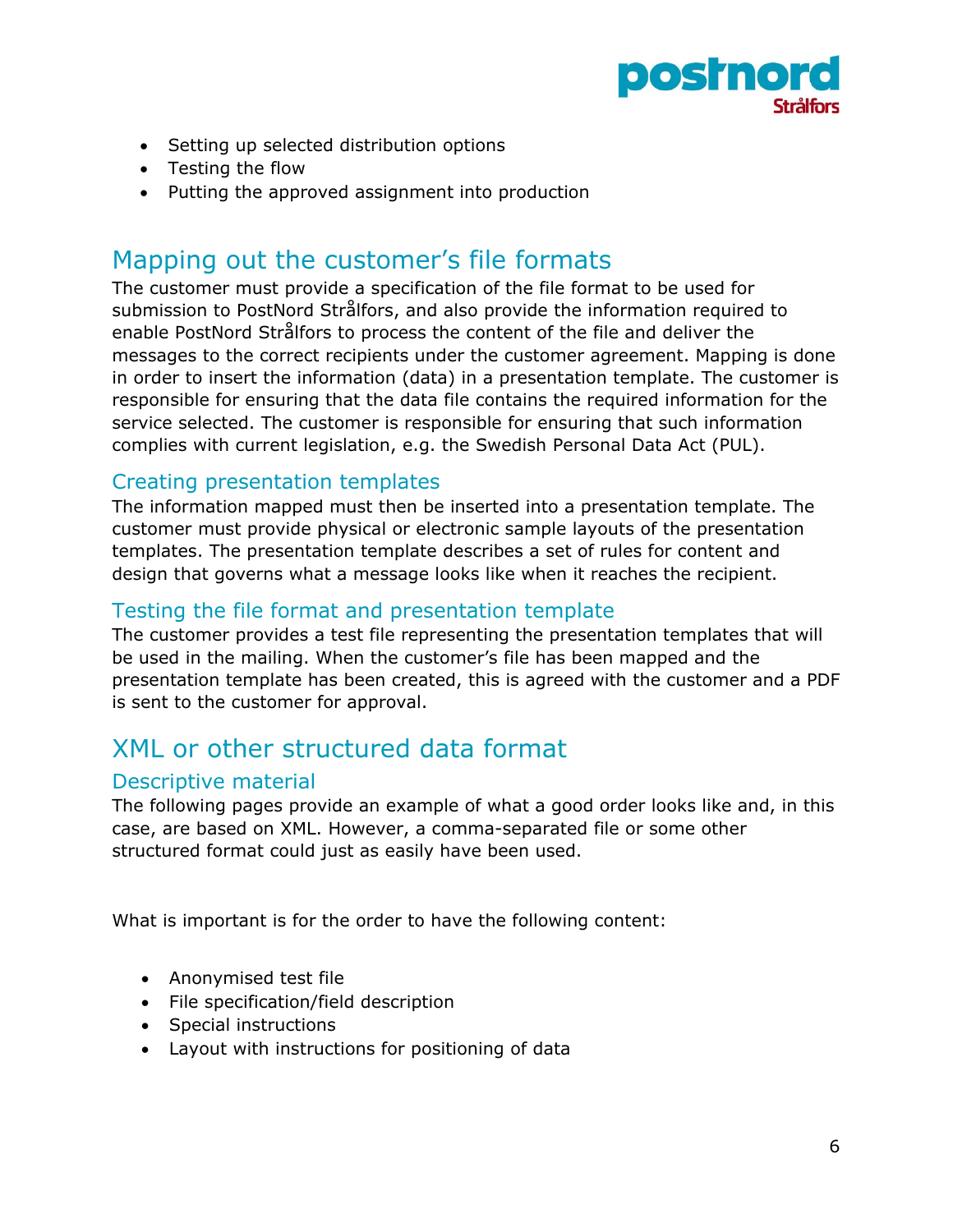

**Make sure** that the field names match in all specifications so that a correct derivation of data can be made without any problems.

#### <span id="page-7-0"></span>Anonymised test file

The test file below is an example of an extract from an XML file. Each file commences with an <?xml version= "1.0"encoding="ISO-8859-1"?> **Example** 

```
<?xml version="1.0" encoding="iso-8859-1" ?> 
- <letter> 
<docname>INVOICE</docname> 
<invno>123456</invno> 
<duedate>2007-06-10</duedate> 
<custno>345678</custno> 
<yourref>Johan Johansson</yourref> 
<sndname>COMPANY</sndname> 
<sndadd>Hemvägen 2</sndadd> 
<sndpc>441 58</sndpc><sndtwn>ALINGSÅS</sndtwn> 
<invrecname>Recipient</invrecname> 
<invadd>Byvägen 2</invadd> 
<invpc>441 57</invpc><invtwn>ALINGSÅS</invtwn> 
<ourref>Anna Andersson</ourref> 
<tel>0322-669500</tel> 
<email>kund@foretag.se</email> 
<articlelines> 
<article> 
<articleno>666666</articleno> 
<quantity>777777</quantity> 
<unitprc>100.56</unitprc> 
<linesum>10000.66</linesum> 
</article> 
</articlelines> 
<total>10000.77</total> 
<rndng>0.77</rndng><yourcredit>123,456.78</yourcredit> 
<message>Thank you for your order and welcome back</message> 
</letter>
```
#### <span id="page-7-1"></span>File specification/field description

A file specification is required to show what each field means in the test file. It should also describe fonts, any formatting and show examples of data.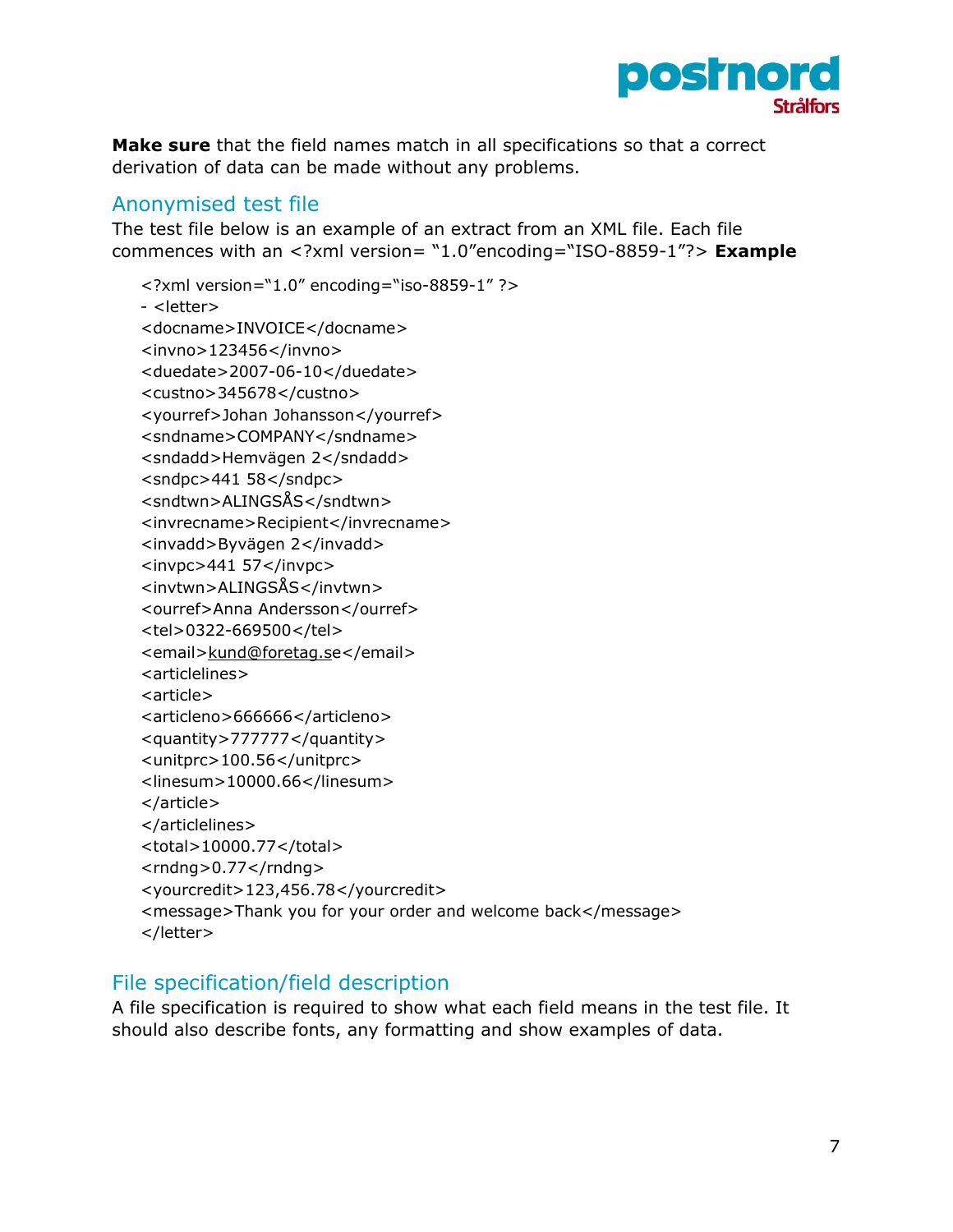

| Field name                    | Description                     | Font       | Formatting    | Sample data    |
|-------------------------------|---------------------------------|------------|---------------|----------------|
| <letter></letter>             | Starts a new<br>letter          |            |               |                |
| <docname></docname>           | Heading for<br>the letter       | Arial N 18 |               | <b>INVOICE</b> |
| <invno></invno>               | Invoice number                  | Arial N 10 | <b>NNNNNN</b> | 123456         |
| <duedate></duedate>           | Due date                        | Arial N 10 | YY-MM-DD      | 2009-04-30     |
| <custno></custno>             | Customer<br>number              | Arial N 10 | <b>NNNNNN</b> | 345678         |
| <yourref></yourref>           | Your reference                  | Arial N 10 |               | Johan          |
| <sndname></sndname>           | Name of sender                  | Arial B 12 |               | <b>COMPANY</b> |
| <sndadd></sndadd>             | Sender's<br>address             | Arial B 12 |               | Hemvägen 2     |
| $<$ sndpc $>$                 | Sender's<br>postcode            | Arial B 12 | <b>NNN NN</b> | 441 58         |
| <sndtwn></sndtwn>             | Sender's postal<br>town         | Arial B 12 |               | ALINGSÅS       |
| <invrecname></invrecname>     | Name of<br>invoice<br>recipient | Arial N 10 |               | Recipient      |
| $<$ invadd $>$                | Invoicing<br>address            | Arial N 10 |               | Byvägen 2      |
| $<$ invpc $>$                 | Invoice<br>postcode             | Arial N 10 | <b>NNN NN</b> | 441 57         |
| <invtwn></invtwn>             | Invoice postal<br>town          | Arial N 10 |               | ALINGSÅS       |
| <ourref></ourref>             | Our reference                   | Arial N 10 |               | Anna           |
| <tel></tel>                   | Our phone<br>number             | Arial N 10 |               | 0322-669500    |
| $<$ fax $>$                   | Our fax number                  | Arial N 10 |               | 0322-669500    |
| <email></email>               | Our email<br>address            | Arial N 10 |               | kund@foretag.  |
| <articlelines></articlelines> | Includes article<br>lines       |            |               |                |
| <article></article>           | Begins a new<br>article         |            |               |                |
| <articleno></articleno>       | Article number                  | Arial N 8  | <b>NNNNNN</b> | 666666         |
| <sequence></sequence>         | Sequence                        | Arial N 8  | <b>NN</b>     | 10             |
| <quantity></quantity>         | Quantity                        | Arial N 8  | <b>NNNNNN</b> | 777777         |
| <unitprc></unitprc>           | Unit price                      | Arial N 8  | NNN.NN        | 100.55         |
| <linesum></linesum>           | Line sum                        | Arial N 8  | NNNN.NN       | 1000.66        |
| <total></total>               | Invoice total                   | Arial B 12 | NNNN.NN       | 1000.77        |
| $<$ rndng $>$                 | Rounding                        | Arial B 12 | N.NN          | 0.77           |
| <yourcrdt></yourcrdt>         | Your credit                     | Arial B 12 | NNN.NN        | 1000.77        |
| <message></message>           | Message                         | Arial B 10 |               |                |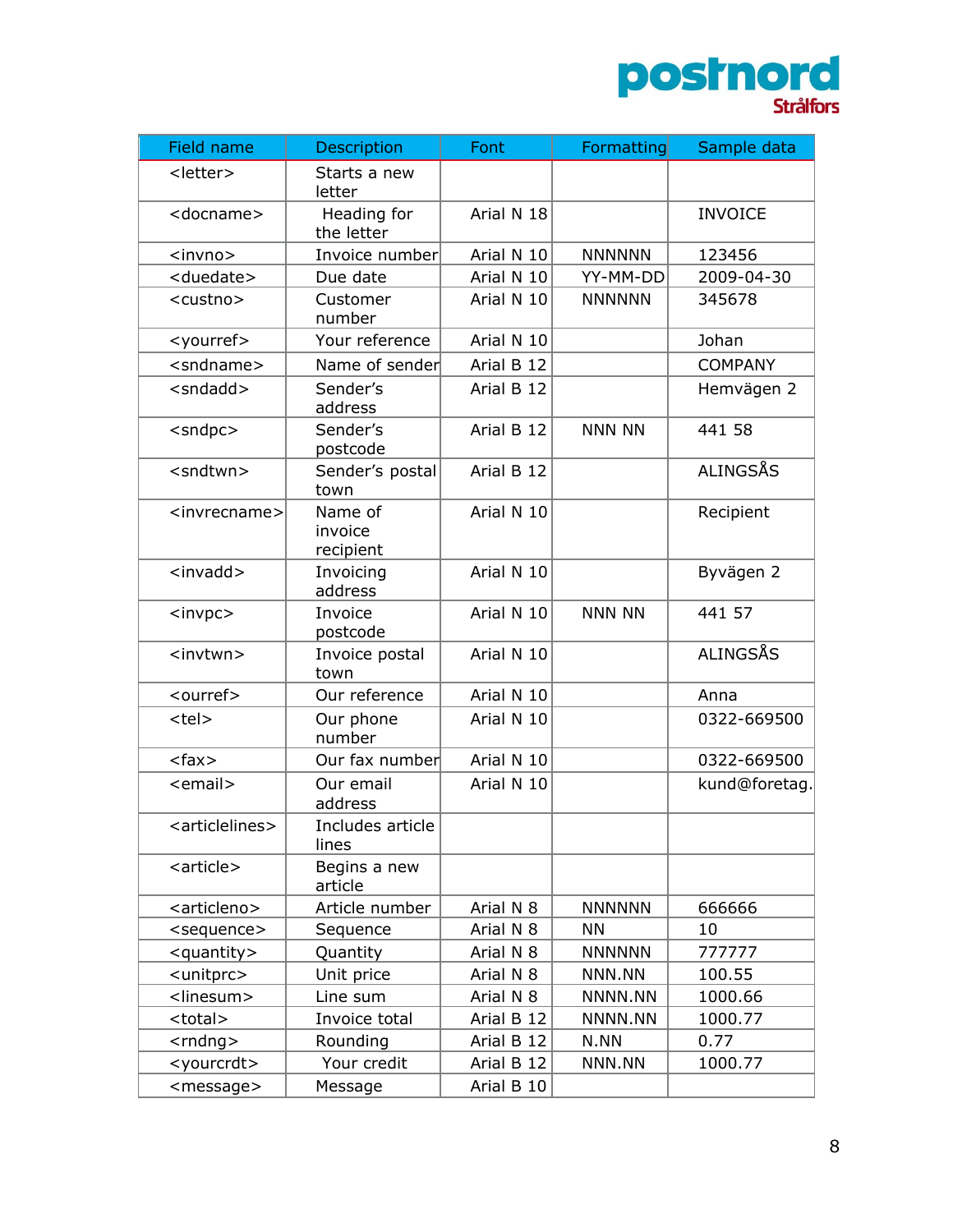

#### <span id="page-9-0"></span>Special instructions for templates

An example of a requirements specification in which the customer describes rules and logic to apply to the integration.

- If the number of article lines exceeds the space available on a page, the remaining pages only need to contain:
- article lines (<LINESUM>, <UNITPRC>, <SEQUENCE>, <QUANTITY> and
	- $\circ$  <ARTICLENO>) and their headings, <INVNO> and the page footer  $\Box$ . The fields <LINESUM>, <UNITPRC>, <SEQUENCE>, <QUANTITY> and <TOTAL> must be right aligned.
- If <YOURCRDT> is empty, the text above ("Your credit:") must not be printed
- If "directdebit" is shown in a field in the file, a paying-in slip must not be included with the invoice.

#### <span id="page-9-1"></span>Layout with instructions for positioning of data

It may sometimes be difficult to include an example of the layout but it should be attached if possible, as it shows what the end result is expected to look like. This example can then be used to check against the test printouts produced by PostNord Strålfors.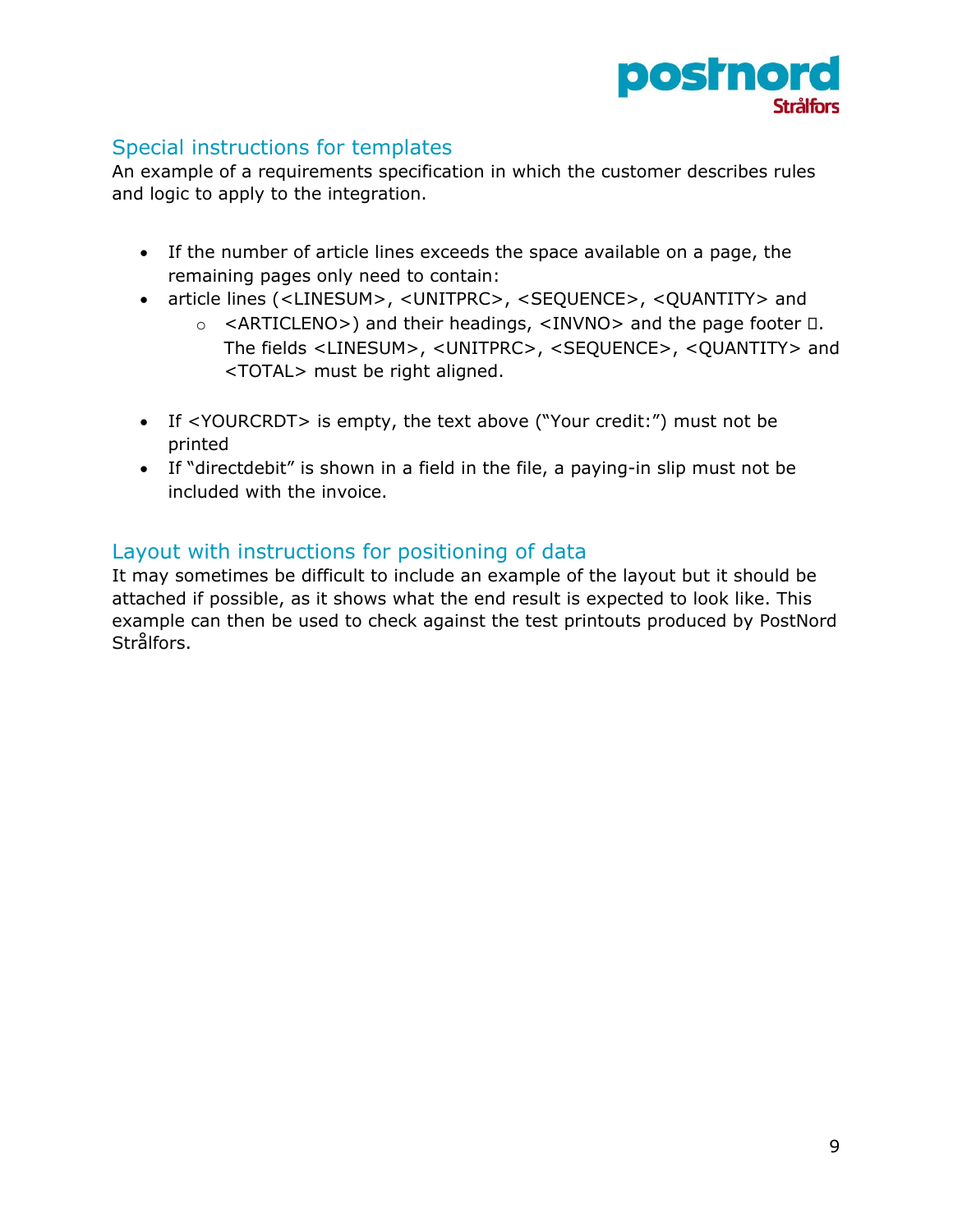

|                                             |                       |                      | <doknamn></doknamn>                     |                                                  |                                                       |
|---------------------------------------------|-----------------------|----------------------|-----------------------------------------|--------------------------------------------------|-------------------------------------------------------|
|                                             |                       |                      |                                         | Fakturanummer Fakturadatum<br><b>GAKTOAT&gt;</b> | Förfallodatum<br><br>CAFDAT>                          |
|                                             |                       |                      | Kundnummer<br><b>GEU NONR&gt;</b>       | Betainingsvillkor Er referens<br>10 dagar        | <bref></bref>                                         |
| <av\$namn><br/><avsadr></avsadr></av\$namn> |                       |                      | Fakturaadress<br><b>GAKTADRIAUN&gt;</b> |                                                  |                                                       |
| <avspnr></avspnr>                           | <av\$port></av\$port> |                      | <b>GAKTADR-</b>                         |                                                  |                                                       |
|                                             |                       |                      | <b>GAKTRIPS</b>                         |                                                  |                                                       |
|                                             |                       | Telefon: <tel></tel> |                                         |                                                  |                                                       |
| Vid fakturafrågor kontakta:                 |                       | Fax:                 | 4430                                    |                                                  |                                                       |
|                                             |                       |                      | e-Post EUAID                            |                                                  |                                                       |
| Artikel / Beskrivning                       |                       | Omoána               | Antal                                   | a pric                                           | <b>Burnma</b>                                         |
| 420702-024                                  |                       | vous kvor            | 1005726.1                               | 120221                                           | 422052859                                             |
|                                             |                       |                      |                                         |                                                  |                                                       |
|                                             |                       |                      |                                         |                                                  |                                                       |
|                                             |                       |                      | Totalt<br>COTALT>                       | <b>CRESUTJA</b>                                  | Orecutamning: Er tiligodo:<br><rtill0000></rtill0000> |
|                                             |                       |                      |                                         |                                                  |                                                       |

# <span id="page-10-0"></span>AFP

#### <span id="page-10-1"></span>**General**

For a customer to be able to use AFP files for the eBREV service, the customer's data must be structured according to certain guidelines.

#### <span id="page-10-2"></span>File structure

The file can be regarded as being made up of different components. The content of the various components is described below. See below for a schematic description of the file structure.

#### <span id="page-10-3"></span>NOP (start record)

The input data must start with an NOP record with the following structure so that the system can identify the input data and make sure it is correct.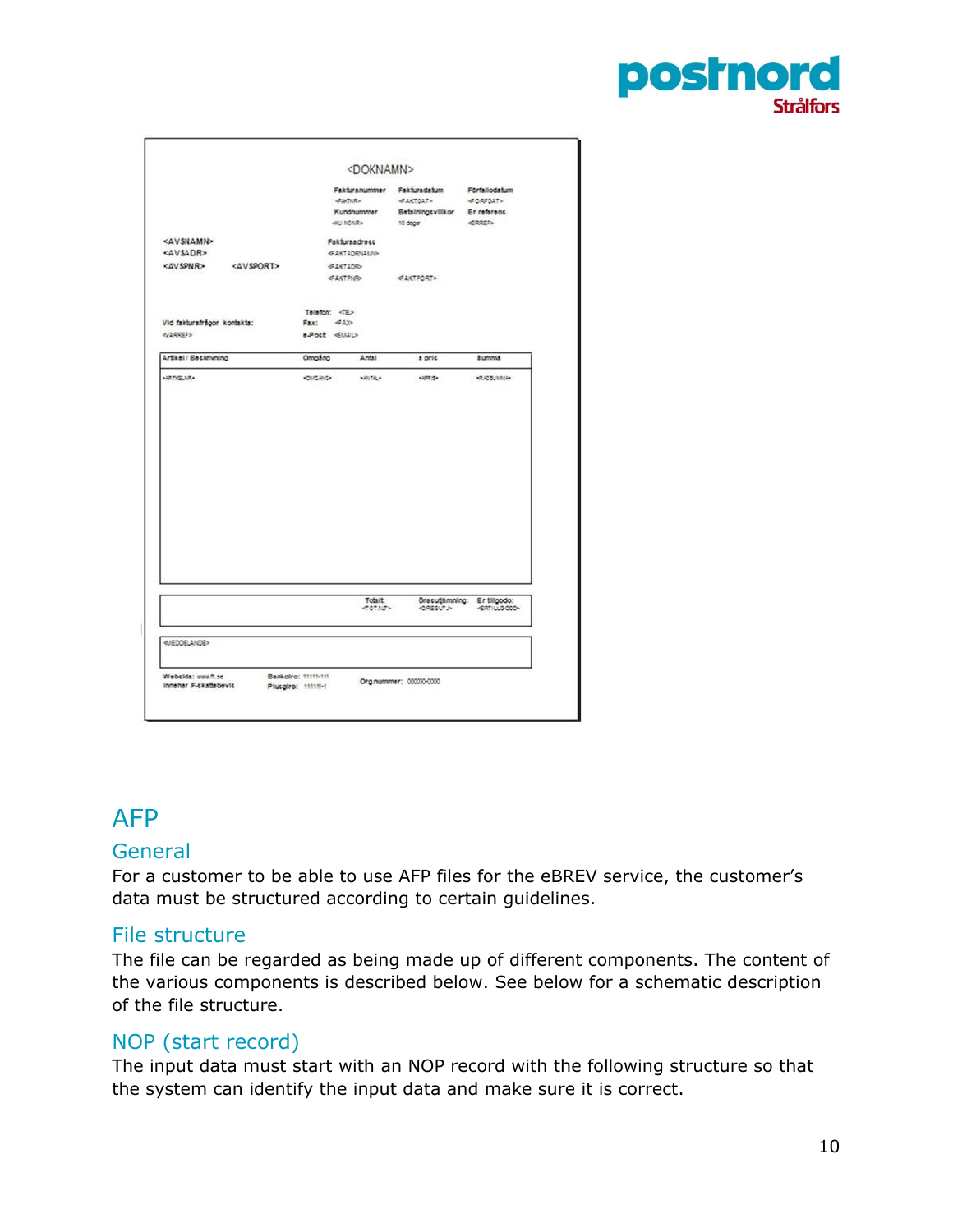

| <b>Field</b><br>name  | Length | <b>Meaning, value</b>                                                                                                                                                                                           |
|-----------------------|--------|-----------------------------------------------------------------------------------------------------------------------------------------------------------------------------------------------------------------|
| 020                   | 3      | Must always contain the value "020". Defines the start of a<br>logical file.                                                                                                                                    |
| Production<br>type:   | 5      | The literal EPS if the assignment is to be run in the live<br>(production) environment. EPS-<br>T if the assignment is to be run in the test environment. Left-<br>aligned and left blanked                     |
| Assignment<br>ΙD      | 8      | Assignment name, left-aligned and padded with zeros. The<br>assignment name indicates which unique procedures are to be<br>used for this particular file.                                                       |
| Customer<br>reference | 50     | Any text string.                                                                                                                                                                                                |
| Delivery<br>date      | 8      | There is an option to add the date when letters are to be passed<br>on to Distribution. This value then takes precedence over the<br>date calculated by the system. The date must be in the format<br>yyyymmdd. |

#### <span id="page-11-0"></span>BRG-ERG

AFP resources must be contained in BRG-ERG records. The AFP resources appear first in the input data, after NOP.

#### <span id="page-11-1"></span>Fonts

All fonts must be "raster fonts", i.e. NOT outline fonts.

#### <span id="page-11-2"></span>**OMR**

PostNord Strålfors adds an OMR code to the file created from the TLE record. This means that the customer must remove any of their own OMR codes in the file. The OMR code generates small lines on the printed material. These lines indicate how each sheet should be handled by the envelope insertion machine. The customer must also ensure that nothing is printed for 10 mm on the far left and in the main margin to leave room for the OMR code.

#### <span id="page-11-3"></span>BNG-TLE

One BNG record and one TLE record are required so that the system can distinguish between letters and also for OMR marking (adding an enveloping mark) and for sorting (by postcode). In other words, documents must be defined with a "Page Group". TLE record containing postcode and ID immediately after all BNG.

#### <span id="page-11-4"></span>BPG-EPG, IMM

The actual print page must be between the BPG and EPG records. In files to be printed in duplex (double-sided print pages) all "front page" BPGs (Begin page)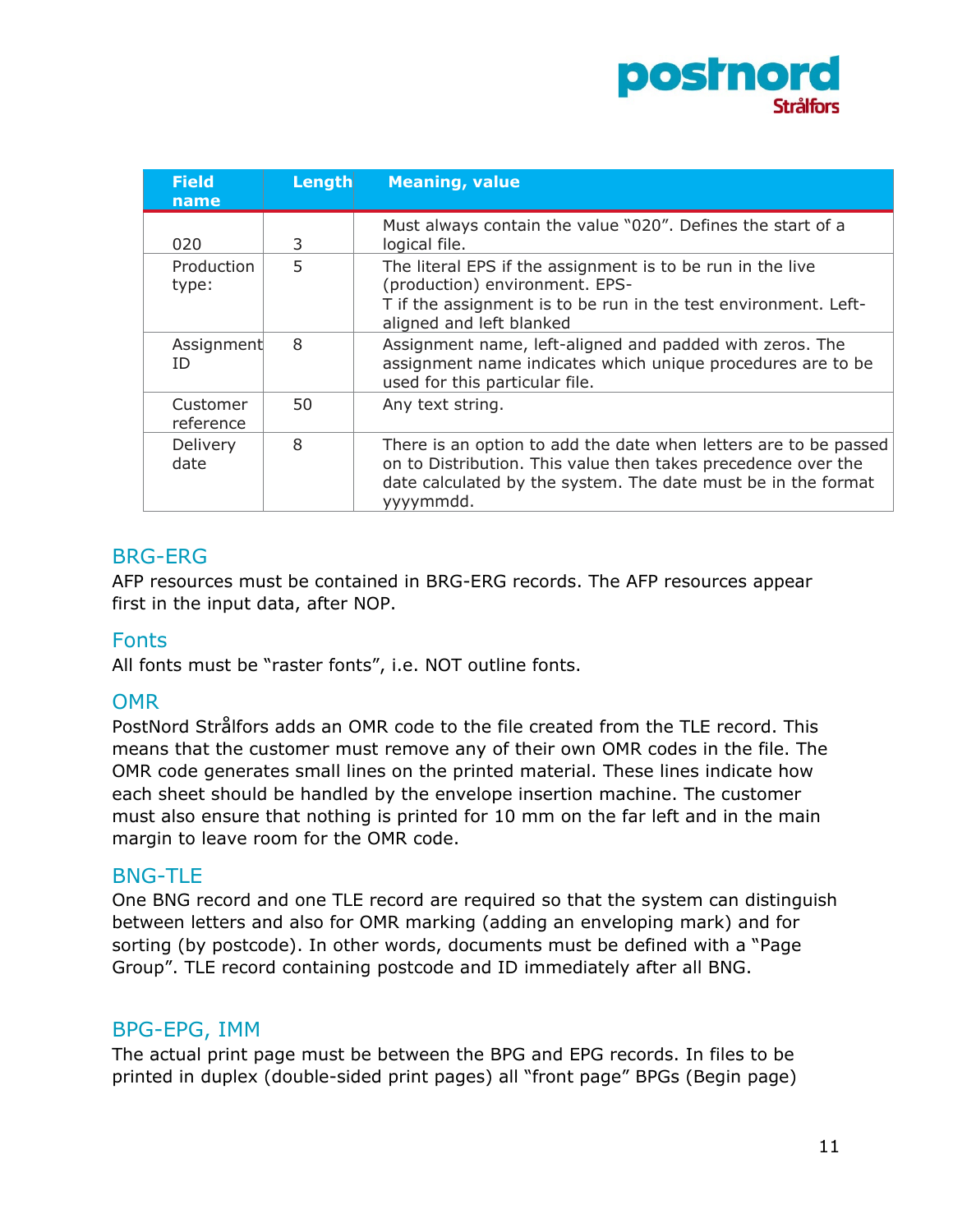

must be preceded by an IMM (Invoke Medium Map).

| <b>Field</b><br>name | Length        | <b>Meaning, value</b>                                                                                                                                                                                           |
|----------------------|---------------|-----------------------------------------------------------------------------------------------------------------------------------------------------------------------------------------------------------------|
| Index                | 11            | <b>POSTENEBREV</b>                                                                                                                                                                                              |
| Country<br>code      | $\mathcal{P}$ | Alphanumerical, for example SE. If there is no country code,<br>these records must be padded with spaces.                                                                                                       |
| Postcode<br>(postal) | 5             | Numerical. (Foreign postcodes with alphanumerical characters<br>must be padded with zeros)                                                                                                                      |
| Insert<br>mark       | 8             | Numerical. The insert marks consist of 4*NN.<br>$01000000 - \frac{1}{2}$ insert station 1<br>00010000 -> insert station 2<br>$00000100 \rightarrow$ insert station 3<br>$00000001 \rightarrow$ insert station 4 |
| LETTER ID            | 15            | Alphanumerical, left-aligned and padded with spaces.                                                                                                                                                            |

The LETTER ID must be unique within the various TLEs.

#### <span id="page-12-0"></span>TLE for sorting a large consignment from PostNord

Two extra TLEs are required in parallel with the normal one.

|                |    | <b>Field name Length Meaning, value (attribute value)</b> |
|----------------|----|-----------------------------------------------------------|
| Index          |    | <b>STREET</b>                                             |
| Street address | 32 | Street name and number on street                          |

| Field name             |    | Length Meaning, value (attribute value)                                                                                                                                                                                    |
|------------------------|----|----------------------------------------------------------------------------------------------------------------------------------------------------------------------------------------------------------------------------|
| Index                  | 10 | <b>POSTOFFICE</b>                                                                                                                                                                                                          |
| Distribution<br>office | 5. | The postcode of the distribution office as stated in PostNord's translation table.<br>Standard postcode -> Distribution office's postcode. The translation table must<br>be used to obtain the large consignment discount. |

#### <span id="page-12-1"></span>Extra TLE dynamic perforation

You normally decide in advance whether an entire file is to be printed on paper with a paying-in slip or on paper without a paying-in slip.

But if you add an extra TLE called PERFORATION, you can combine documents with and without a perforation in the file, i.e. with and without paying-in slips, for example.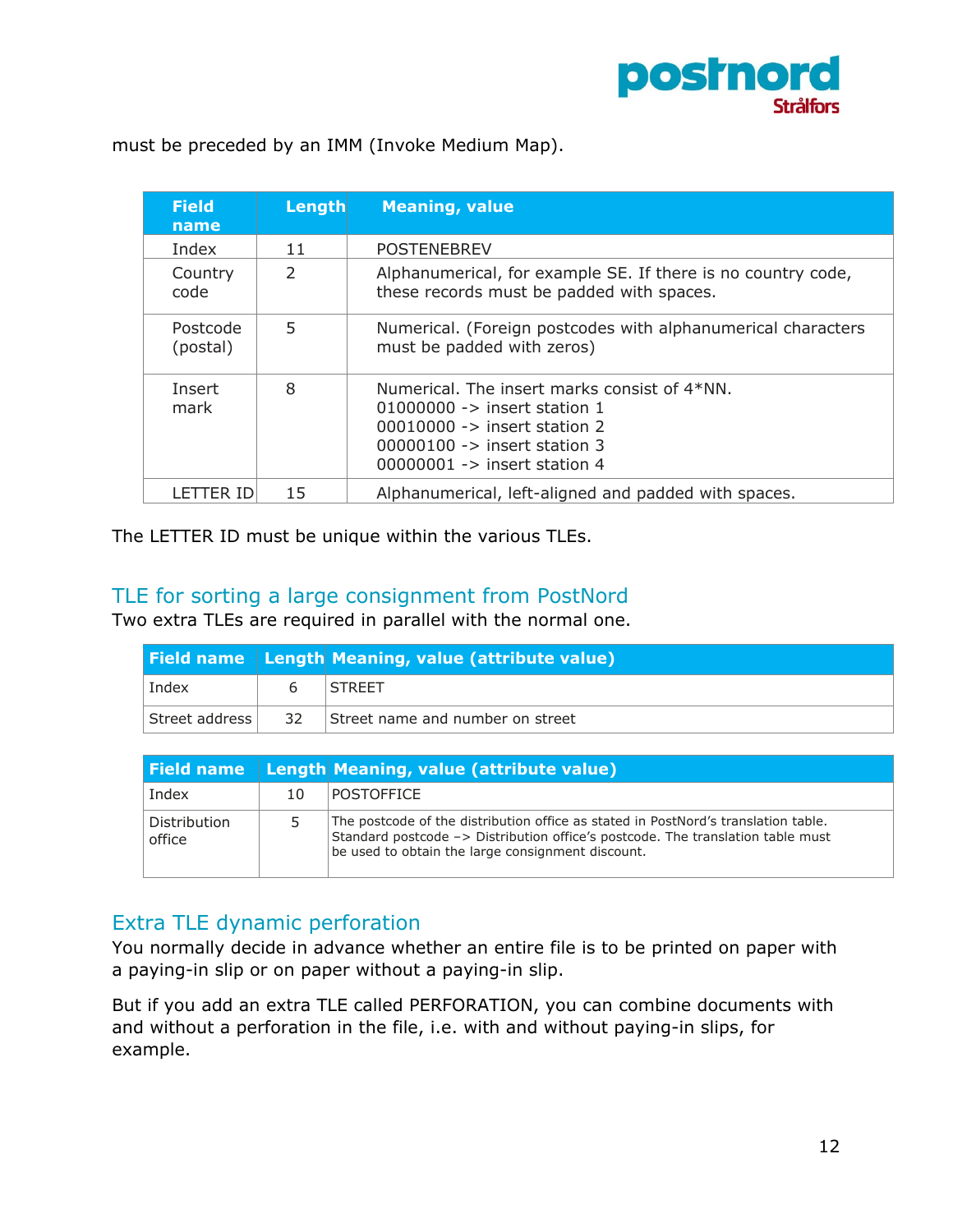

If you want to use this function, a TLE **must** be defined for each BPG in (Begin Page) in the AFP file. This TLE must be called PERFORATION.

|             |    | <b>Field name Length Meaning, value</b>                                                                                                                                                                     |
|-------------|----|-------------------------------------------------------------------------------------------------------------------------------------------------------------------------------------------------------------|
| Index       | 11 | PERFORATION                                                                                                                                                                                                 |
| Perforation |    | 35 (means call-off for perforation of paying-in slip)<br>99 (means that there is no perforation). It should be noted that these<br>must also be inserted on one duplex side, i.e. for each BPG in the file. |

#### <span id="page-13-0"></span>Example

Schematic description of how PostNord Strålfors would like the AFP to be structured.

NOP, No Operation BRG, Begin Resource Group BR, Begin Resource ER, End Resource ERG, End Resource Group BDT, Begin Document BNG, Begin Name Page Group TLE, Tagged Logical Element (TLEname POSTENEBREV) IMM, Invoke Medium Map BPG, Begin Page Tagged Logical Element (TLEname PERFORATATION) EPG, End Page BPG, Begin Page Tagged Logical Element (TLEname PERFORATATION) EPG, End Page ENG, End Name Page Group BNG, Begin Name Page Group TLE, Tagged Logical Element (TLEname POSTENEBREV) IMM, Invoke Medium Map BPG, Begin Page Tagged Logical Element (TLEname PERFORATION) EPG, End Page ENG, End Name Page Group EDT, End Document (Closure to BDT)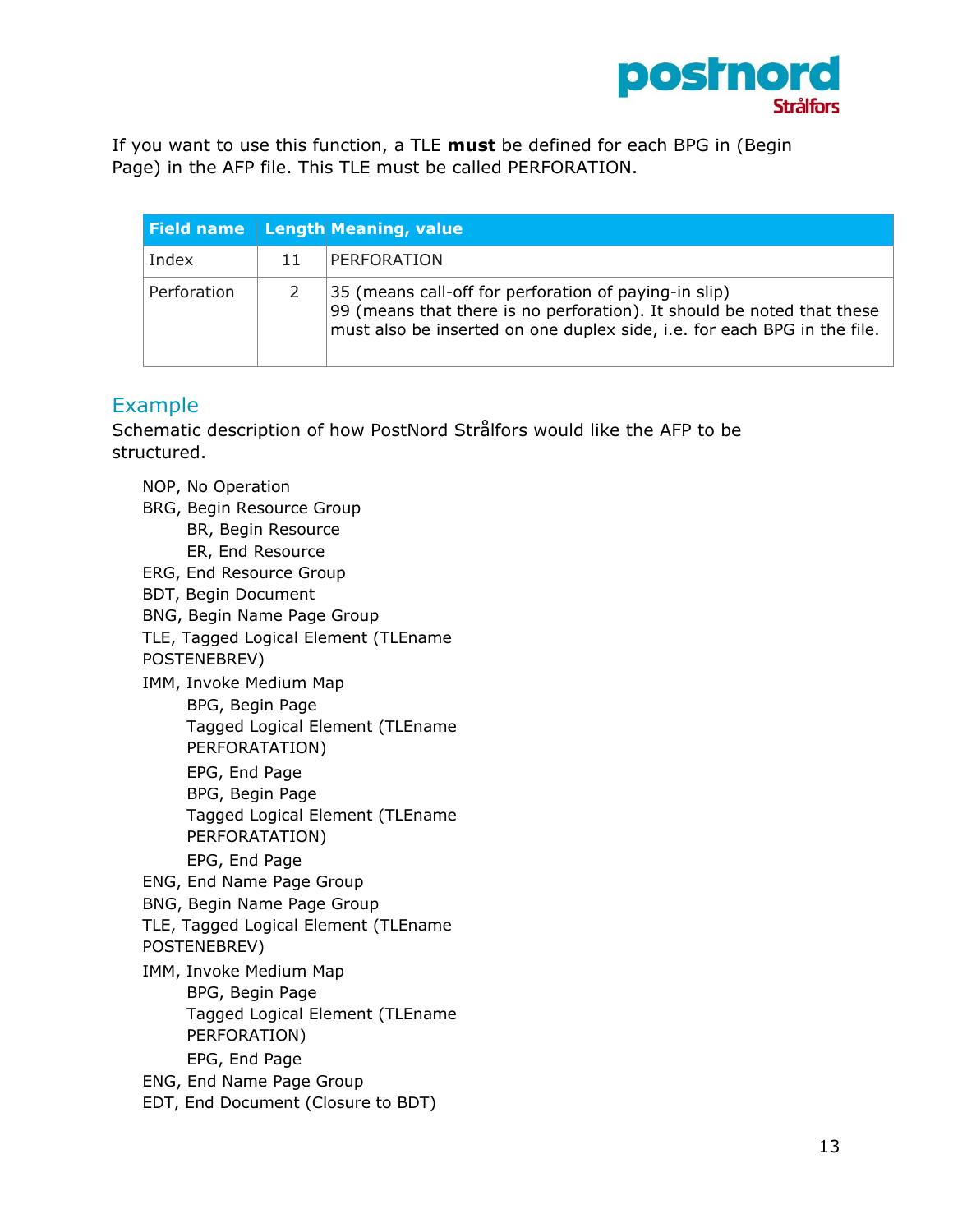

## <span id="page-14-0"></span>PDF

#### <span id="page-14-1"></span>Technical specifications

In order for PostNord Strålfors to accept PDF files as an input format for the eBREV service, certain technical requirements must be met.

#### <span id="page-14-2"></span>Metadata

Certain metadata must be included in each PDF and on an exact x/y coordinate calculated from the upper left corner of the A4 sheet. When the file is processed, the metadata is removed from the PDF file and will not be included in the printed letter.

#### <span id="page-14-3"></span>File sorting information

Information must be written using the Arial font, size 8 points.

- Post code, format: NNNNN, x-pos: 2 mm y-pos: 2 mm (a space can also be included in the postcode, PostNord Strålfors will remove it). Foreign postcodes with alphanumerical characters must be padded with zeros.
- Country code, format: XX (ISO standard 3166), x-pos: 22 mm y-pos: 2 mm
- First page trigger, format: "Page 1" (a one, to denote the first page in a letter), x-pos: 42 mm y-pos: 2 mm. The trigger must be included on any subsequent pages. Insert processing, format 1, 2, 3, insert station 1, 2 etc, x-pos: 62 mm y-pos 2 mm:

#### <span id="page-14-4"></span>Fonts

Fonts used in a PDF must be in TrueType format. All fonts that occur in the PDF files must be included in the test file for checking. PostNord Strålfors has a standard set of fonts. If other fonts are used, a customer-specific implementation of the PDF is required, in which the customer provides the font. Make sure you send the entire font.

When creating a PDF document, please bear in mind the following regarding fonts:

• Use embedded fonts in the document. If the PDF contains a large number of fonts, processing of the file may be resource intensive at PostNord Strålfors, resulting in a longer processing time.

#### *Tip!*

*If you look at the properties of the PDF files (File/Properties) the fonts in the document are listed under the Fonts tab. If the fonts do not have*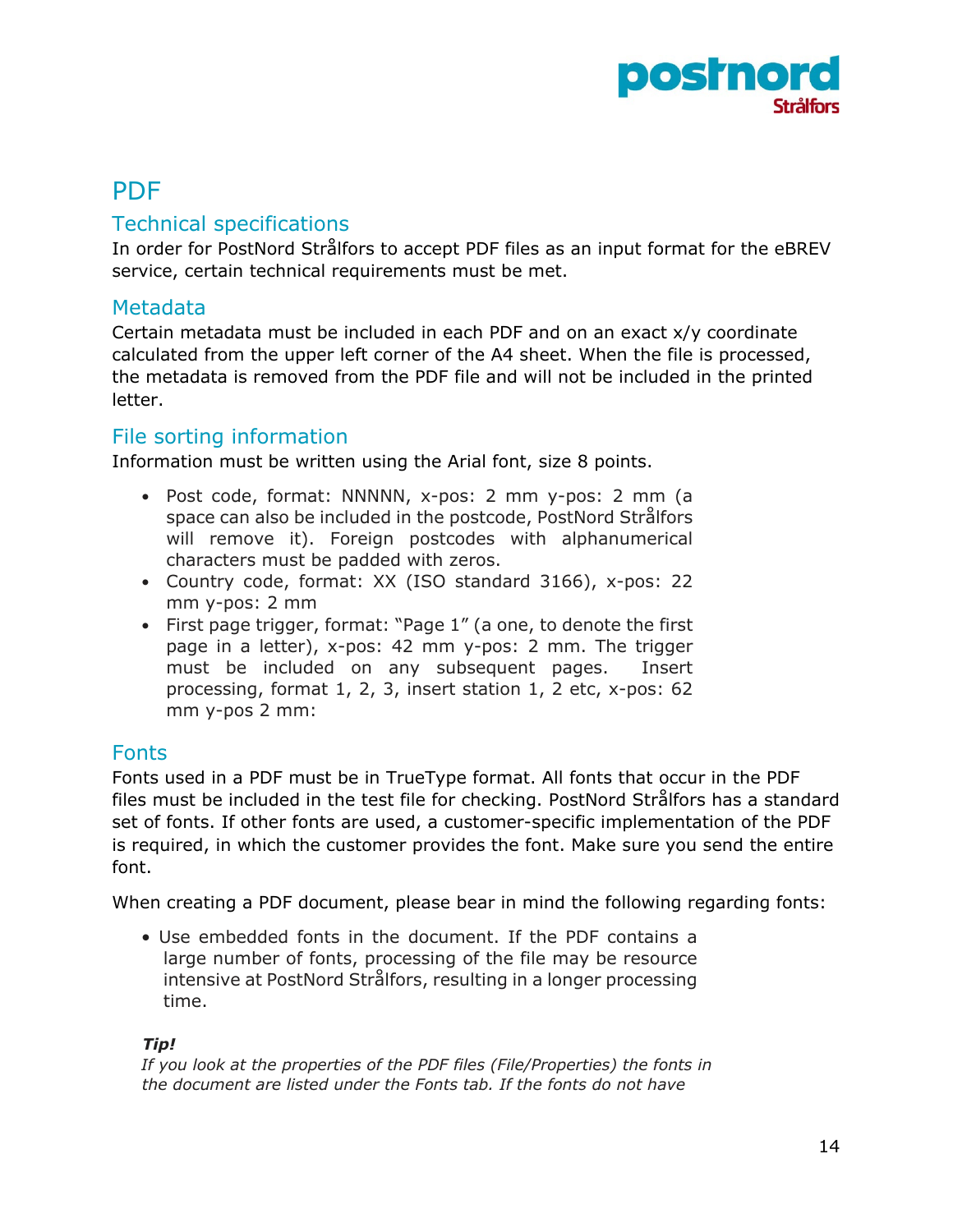

*precisely the same name as in Windows e.g. "TTE48620t00", the document will not have the intended appearance, even if it is basically Arial. For the best results, use the original names of the fonts used.* 

#### <span id="page-15-0"></span>Metadata in a separate file

An alternative to printing the metadata in the PDF is to send the metadata in a separate data file. The format of the separate file can be XML or another structured data format. The technology is also based on the PDFs to be printed being divided up so that each letter represents a PDF. The PDFs are then zipped together with the metadata file before being sent over to PostNord Strålfors.

The file names of the PDFs must be included in the metadata file so that the system can see which document belongs to which metadata.

Example of a metadata file:

```
<file>
    <filename>Faktura 1117576 to 1840.pdf</filename>
   <Kund postnummer>517 92</Kund postnummer>
   <Kund landskod/>
\langle/file>
<file><filename>Faktura 1117577 to 1853.pdf</filename>
   <Kund postnummer/>
   <Kund landskod>DK</Kund landskod>
\langlefile>
<file><filename>Faktura 1117578 to 1886.pdf</filename>
    <Kund postnummer>517 91</Kund postnummer>
    <Kund landskod/>
\langle/file>
<file>
    <filename>Faktura 1117579 to 1916.pdf</filename>
    <Kund postnummer/>
   <Kund landskod>FI</Kund landskod>
\langle/file>
<file>
    <filename>Faktura 1117580 to 1919.pdf</filename>
   <Kund postnummer>517 91</Kund postnummer>
   <Kund landskod/>
\langle file>
```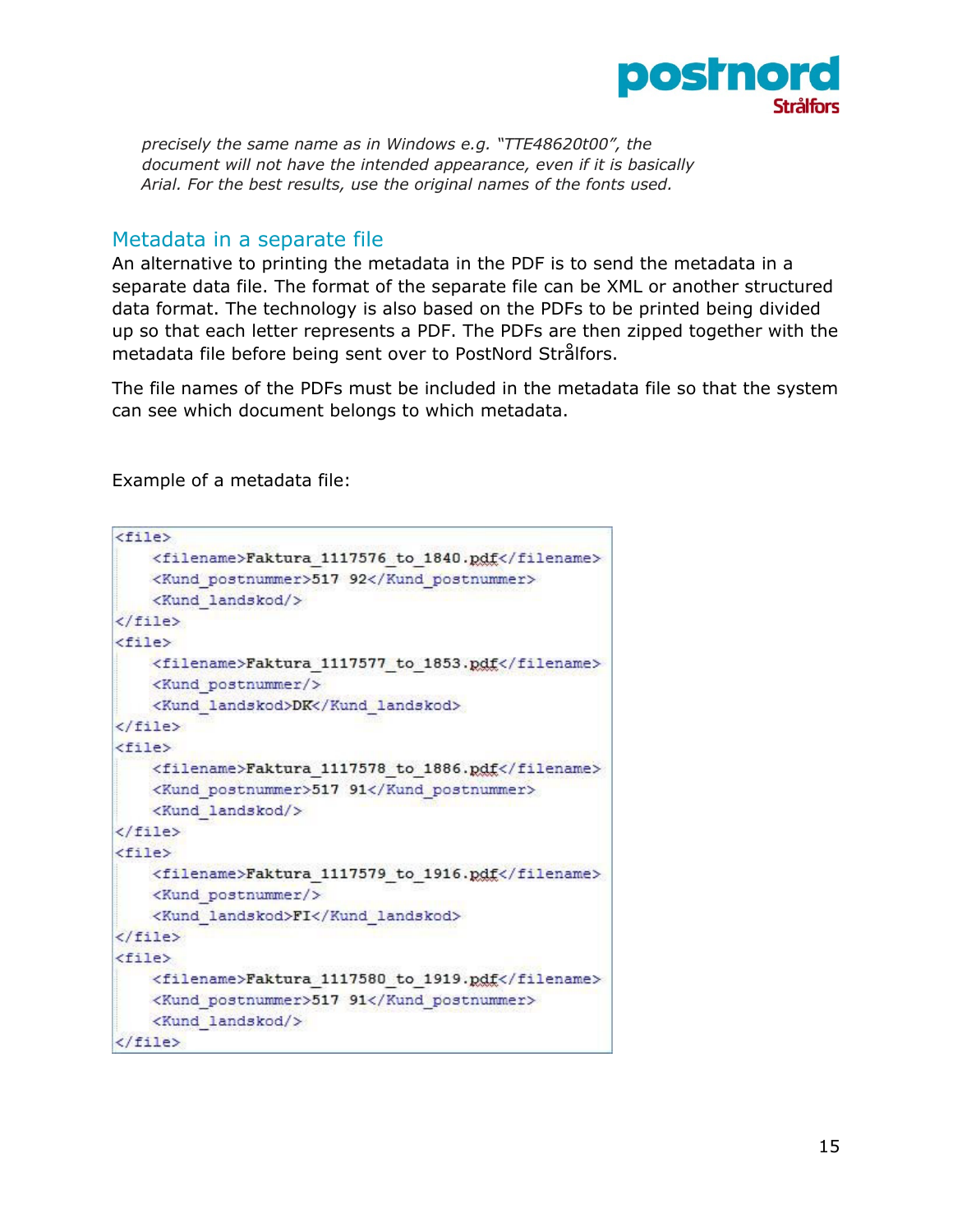

Examples of other metadata that may be used, especially for e-invoices and deliveries to digital mailboxes:

| <b>Field</b>              | O/F | <b>Description</b>                                    |
|---------------------------|-----|-------------------------------------------------------|
| filename                  | O   | Name of invoice.pdf                                   |
| Reminder                  | O   | $0 =$ invoice $1 =$ reminder                          |
| CustomerNumber            | F   | Internal customer no in Raindance                     |
| SocSec                    | F   | Personal ID number. To be used for online banking     |
|                           |     | register:                                             |
|                           |     | 12-digit personal ID no in the form yyyymmddnnnn.     |
|                           |     | 14-VAT no in the form SEnnnnnnnnnn01.                 |
|                           |     | May contain other information that will not be used.  |
| InvoiceType               | O   | $00 =$ Invoice or reminder,                           |
|                           |     | $01$ = Credit note                                    |
| InvoiceNo                 | F   | Invoice number for invoices                           |
| invoiceDate               | F   | Date invoiced for invoices                            |
| DueDate                   | F   | Due date of invoices                                  |
| <b>AGF</b>                | F   | $00 = not paid by direct debt$                        |
|                           |     | $01$ = paid by direct debit                           |
| PaymentRefererence        | F   | OCR <sub>no</sub>                                     |
| TotalAmount               | F   | Total amount to be paid, in the format 0.00           |
| Postage                   | F   | A=A post, B=B post, R=returns                         |
| BuyerParty_Name           | F   | Customer name 1                                       |
| BuyerParty_CareOf         | F   | Customer name 2                                       |
| <b>BuyerParty_Street</b>  | F   | Invoice: Customer_postal address                      |
|                           |     | Reminder: Customer address                            |
| BuyerParty_ZipCode        | F   | Postcode                                              |
| BuyerParty_City           | F   | Postal town                                           |
| <b>BuyerParty_Country</b> | F   | Country name, blank is interpreted as Sweden          |
| FUI_name                  | F   | Company name according to banking agreement.          |
|                           |     | (Only where online banking is agreed).                |
| PaymentType               | F   | BG=Bankgiro, PG=Plusgiro. (Only for online            |
|                           |     | banking).                                             |
| PaymentNo                 | F   | Bankgiro/plusgiro, hyphens and spaces are             |
|                           |     | permitted.                                            |
| Currency                  | F   | Currency code according to ISO standard. Where left   |
|                           |     | blank, interpreted as SEK. (Only for online banking). |

#### <span id="page-16-0"></span>Images and logos

All images and logos that occur in the PDF files must be included in the test file (see Test file) in order for PostNord Strålfors to guarantee the printout quality.

The image resolution should be 300 dpi and in .bmp, .tif, .gif or .jpg format. To ensure optimum black and white printout quality, 1-bit indexed Black and White images should be used with a maximum resolution of 300 dpi. This means that the image is in black and white, without shading or grayscale.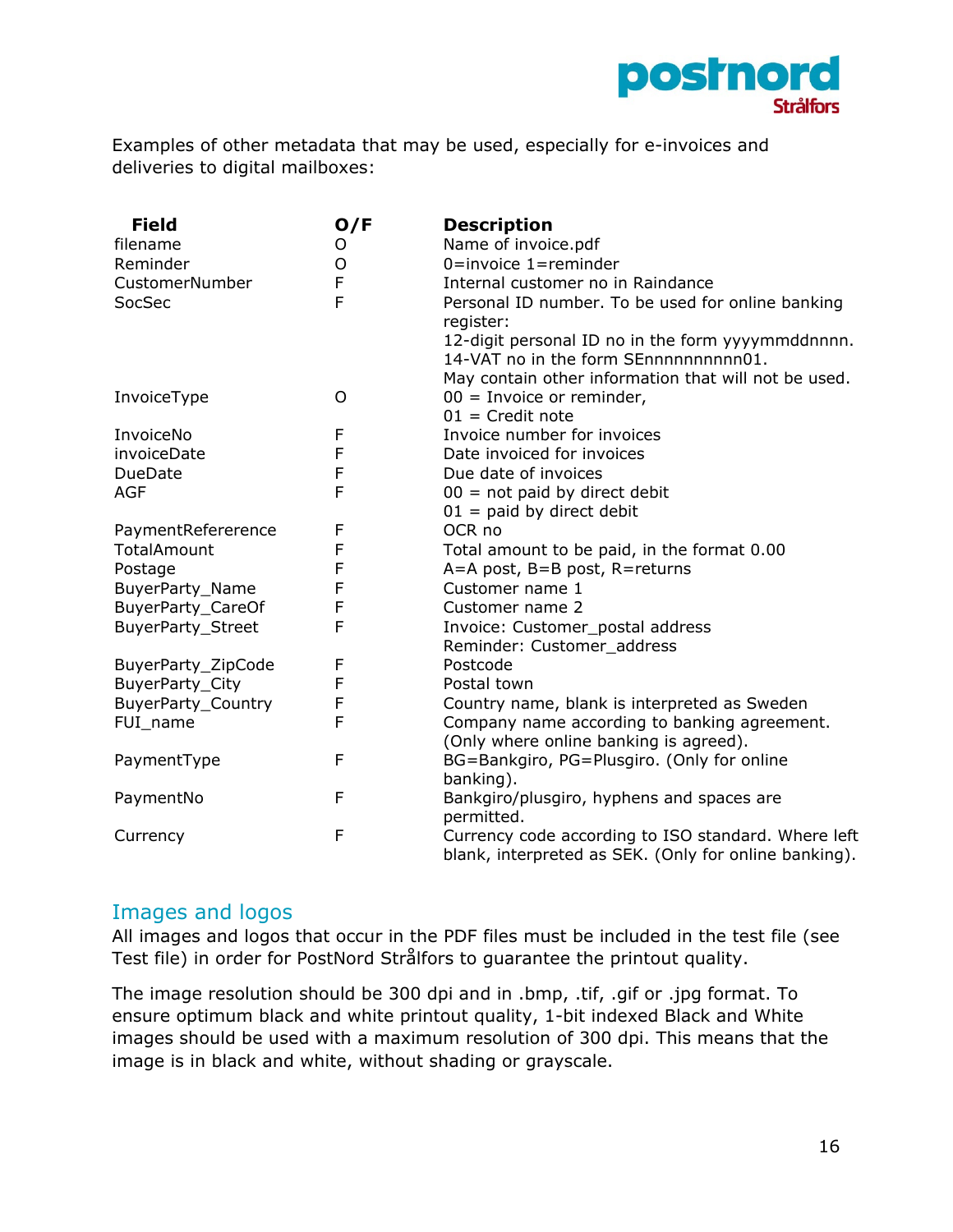

Place the image in the desired position and make sure that it is saved with the document, not linked in. There is a "reserved" space for the logo to the left of the sender's address. If it is placed there, it will be seen in the envelope window. For the best results, use a black and white logo (not grayscale) for letters to be printed in black and white and a color logo for letters to be printed in color.

- Do not write the text in white on a black background if the letter is to be printed in black and white.
- Images are printed on the sheet in the order in which they have been added to the PDF. This means that if images have been added one after the other and one of them is "on top of" another one, they will be printed out after each other in the order in which they were added.
- Images must not be transparent (applies to both entire images and parts of images).
- Avoid placing images on top of each other.
- Do not add text to the images.
- PDF documents that use the following functions for color and images cannot be processed by the service:
- CIE-based color spaces
- Special color spaces
- Overprint control (printing several different colors to produce one color)
- Antialias (blurs the edges of images)
- Patterns
- Transformations

Text that must be interpreted from right to left, e.g. Arabic and Hebrew, does not work. Create an image of the text and include that instead.

#### <span id="page-17-0"></span>Bankgiro and Plusgiro

If the customer wishes to use Bankgiro (BG) or Plusgiro (PG) in letters, PostNord Strålfors' paying-in slip templates must be used. This means that the area for the paying-in slip is left blank and additional metadata is included, which PostNord Strålfors places in the designated place.

The metadata for paying-in slips must be arranged in three strands, in which the metadata is separated by semicolons (;). Please note the spelling on, for example, PGB slips.

#### <span id="page-17-1"></span>Metadata 1

Font: Arial Size 8 x-pos:2 mm y-pos: 284 mm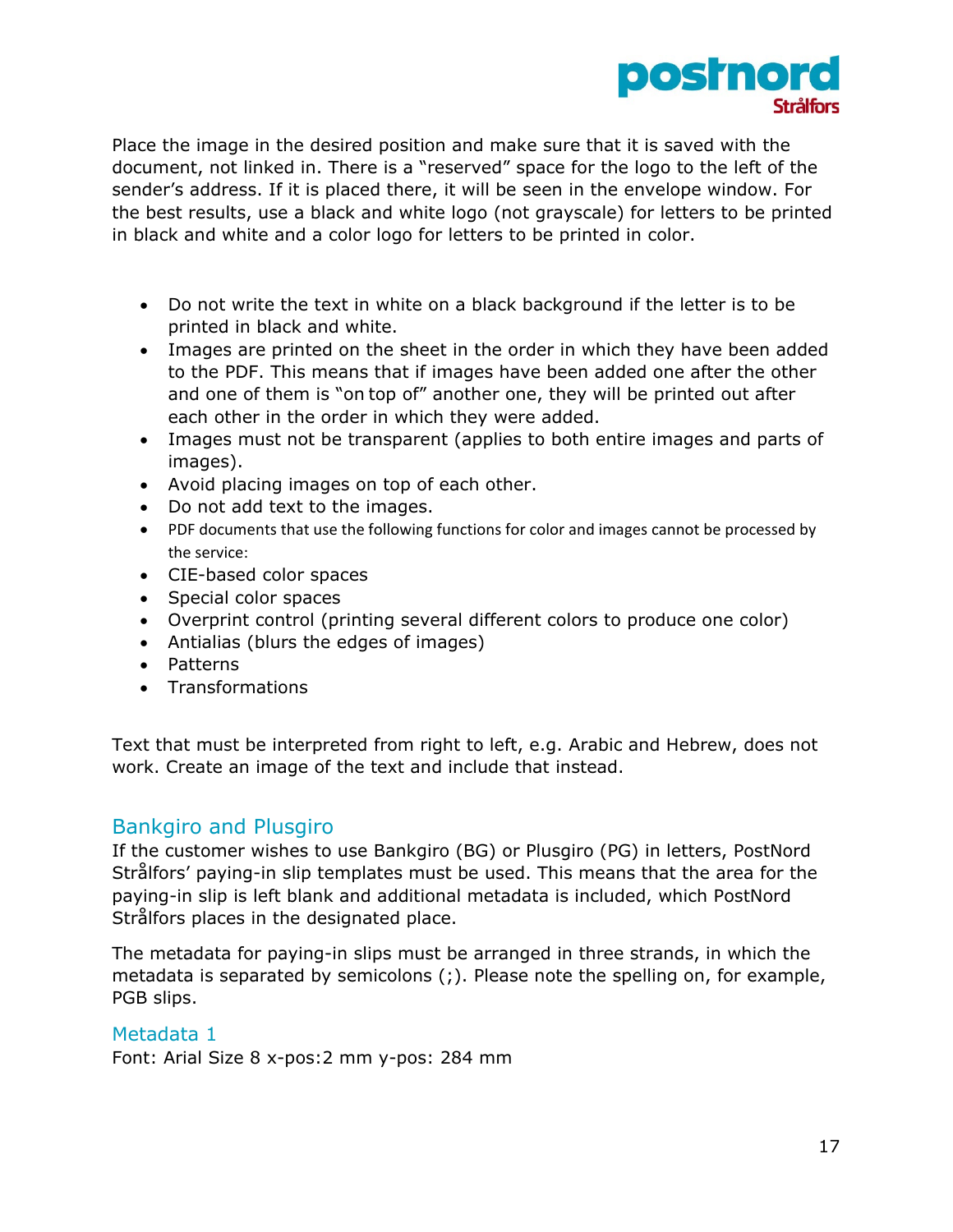

#### *Example*:

PGB slip;12345-6;12345,00;Mats Mottagare AB

- Giro type, values: PGB slip, PGC slip, BGB slip, BGC slip.
- Giro number (max. 15 characters)
- Total, format: NNN.NN
- Payee (name only) (max. 20 characters)

#### <span id="page-18-0"></span>Metadata 2

Font: Arial Size 8 x-pos: 2 mm y-pos: 288 mm

#### *Example*:

Astrid Avsändare;c/o Ansändarsson;Avsändaregatan 3;123 45 Avsändarstaden

- Sender's name (max. 30 characters)
- Sender's address 1 (max. 25 characters)
- Sender's address 2 (max. 25 characters)
- Sender's postal address (max. 25 characters)

#### <span id="page-18-1"></span>Metadata 3

Font: Arial Size 8 x-pos: 2 mm y-pos: 292 mm

#### *Example:*

123456789;Reference text 1;Reference text 2;reference text 3

- OCR number (for PGC and BGC slips) (max. 25 characters, with padding using blanks controlled by zeros, if necessary). • Reference text 1 (max. 25 characters)
- Reference text 2 (max. 25 characters)
- Reference text 3 (max. 25 characters)

#### <span id="page-18-2"></span>Test file

There are a large number of variations in PDF files and software for their production on the market. To avoid problems in the production flow, these must be sent to PostNord Strålfors as test files before commissioning.

Without an approved test file, PostNord Strålfors cannot promise any implementation of the customer's PDF.

#### <span id="page-18-3"></span>Layout

For PDFs as an input format for the eBREV service, the same margins must be complied with as for other input formats for the eBREV service. It is important that areas for OMR (enveloping code) are left empty, that positions for the recipient and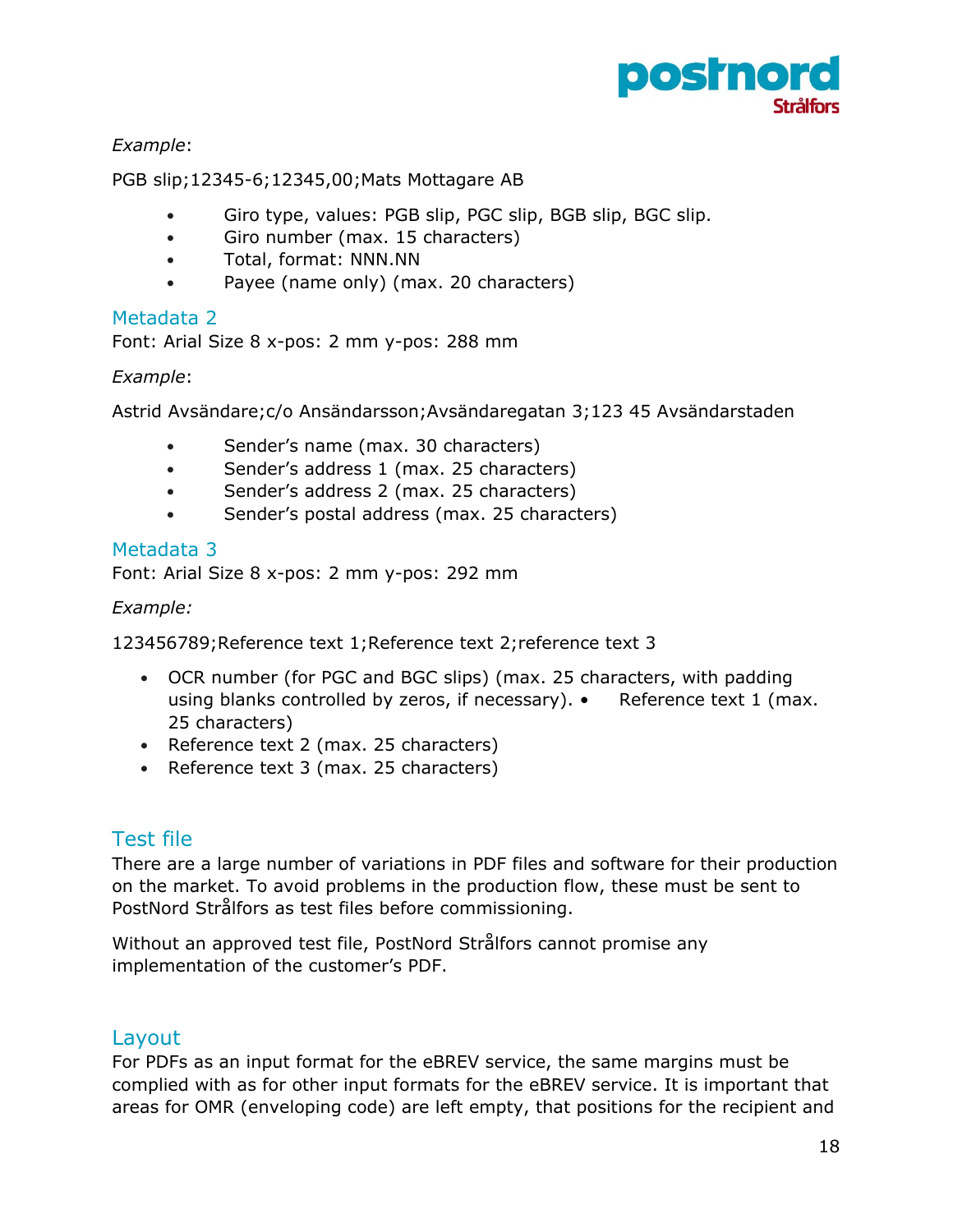

sender addresses are complied with, and that A4 portrait size is used in the PDF file layout.

#### <span id="page-19-0"></span>Size and structure of the PDF file

PDF is the most suitable input format for fairly small volumes. There is no exact maximum number. This must be tested on a case-by-case basis, although a rough guide would be a maximum of 10,000 pages per PDF file.

The size of the PDF file in kb should also be minimized as far as possible so as not to affect the ability to process the files. If the files prove to be extremely large, PostNord Strålfors may need to have the files submitted earlier than would otherwise have been the case. Inserted images have a significant effect on the size (kb) of the file, and in this respect, it is important to follow the recommendations in the "Images and logos" section.

The standard procedure is for one PDF containing all letters to be submitted. The PDFs should ideally be saved in PDF version 1.3 or max. 1.4. Even though later PDF versions are supported, these are not optimized for print production, only for screen display.

PDF documents that use the following functions cannot be processed by the service:

- Encrypted files, or files requiring a certificate
- Password protected files
- PDF Form
- Linearized (Optimized file for quick web viewing)
- Embedded font that no longer has its ordinary font name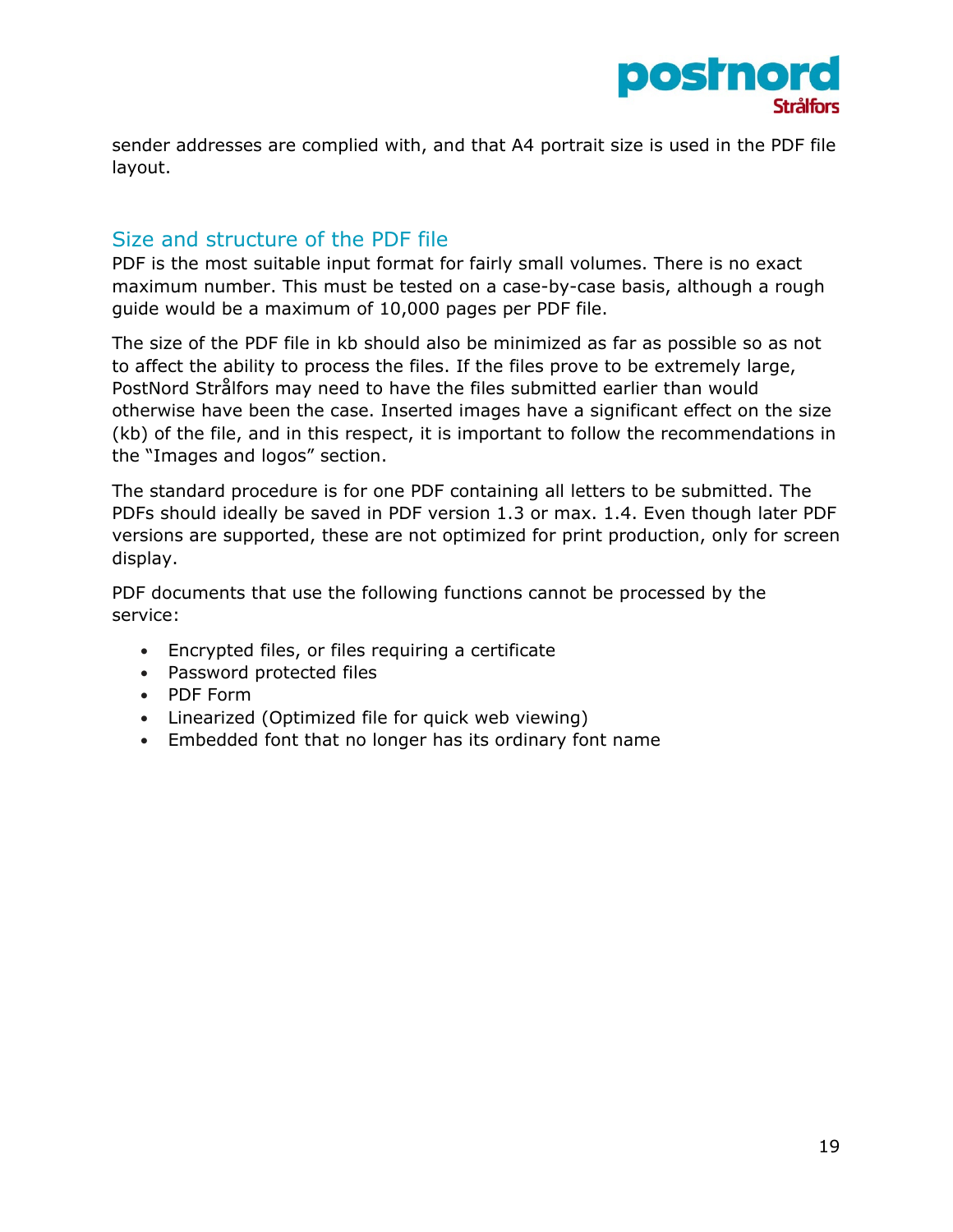

## <span id="page-20-0"></span>Paper and envelope

There is one standard paper and one standard envelope for eBREV.

Standard paper: A4, 90 gsm, white, non-punched.

Standard envelope: C5, two windows.

Envelopes with customer-specific appearance can be used in the service.

The minimum order limit for customer-specific envelopes is 500,000 mailings per year.

#### <span id="page-20-1"></span>Limitations for envelopes

| <b>Specification</b>                         | <b>Envelope</b> | <b>Maximum</b> |
|----------------------------------------------|-----------------|----------------|
| Maximum number of sheets<br>in each envelope | S65-envelope    |                |
|                                              | C5-envelope     | ю              |
|                                              | C4-envelope     | 40             |
|                                              | Manuel          | Unlimited      |

## <span id="page-20-2"></span>Perforation

The option to have the paper sheets perforated is available as standard in the eBREV service. There is either a setting to ensure that all sheets in the assignment are perforated, or PostNord Strålfors can apply dynamic perforation, i.e. only the sheets the customer specifies are perforated.

This is done by ensuring that the information about which sheets are to be perforated is included with the data file.

The necessary instructions for this are available for AFP files. For other file formats the feature is set up in consultation with PostNord Strålfors.

# <span id="page-20-3"></span>Envelope layout

#### <span id="page-20-4"></span>Standard eBREV envelope

The envelopes used have a window through which the recipient's data can be seen and a window in which the sender's data is visible.

Envelopes with a customer-specific appearance, e.g. logos or other information on the envelope, can be provided.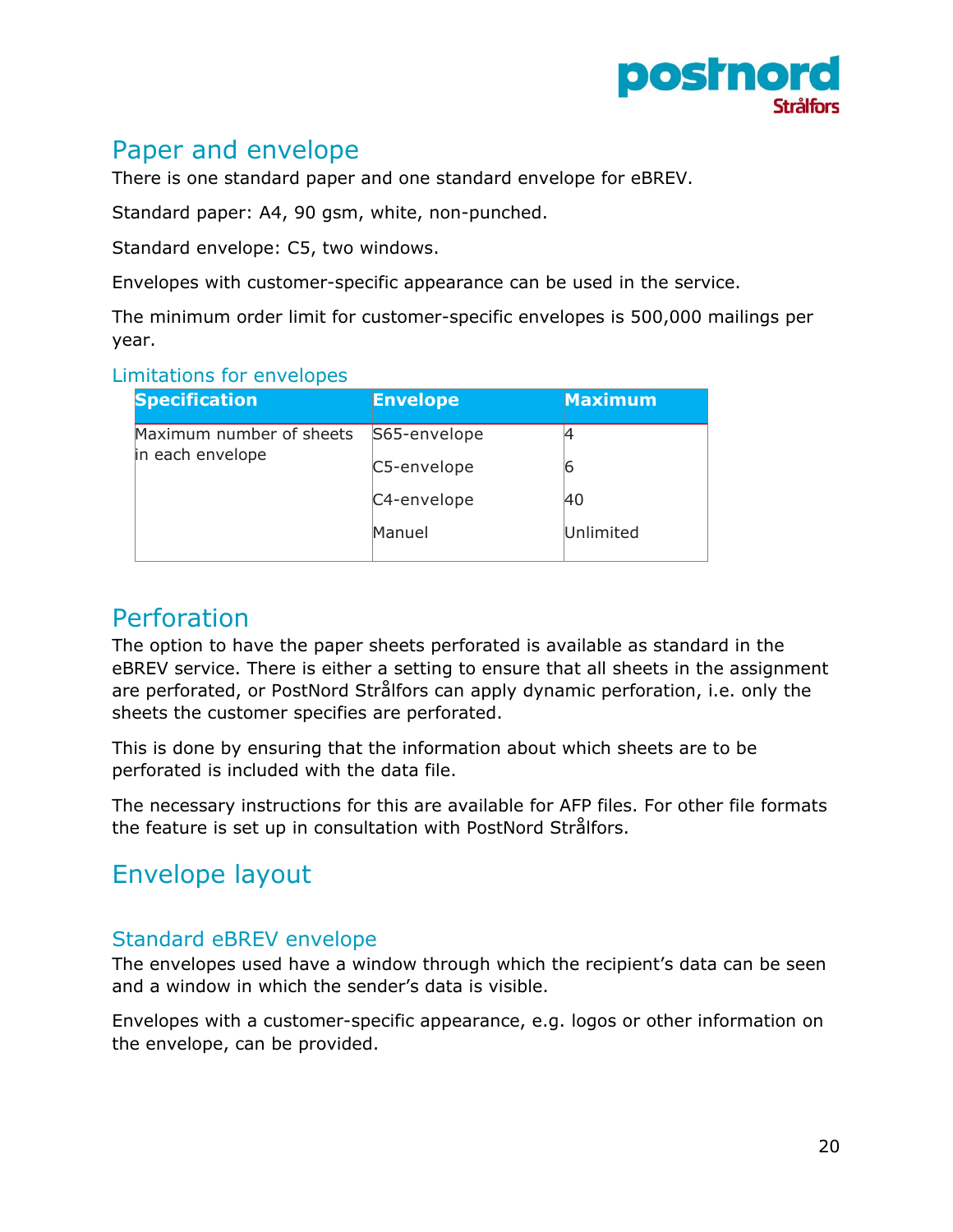

#### Example of standard eBREV envelope

| Galfors eBRFV Stralfors eBRFV Stralfors eBRFV Stralfors eB<br>BREV Strålfors eBREV Strålfors eBREV Strålfors eBREV Strål<br>trålfors eBREV Strålfors eBREV Strålfors eBREV Strålfors eB<br>BREV Strålfors eBREV Strålfors eBREV Strålfors eBREV Strål<br>trålfors eBREV Strålfors eBREV Strålfors eBREV Strålfors eB<br>BRFV Strålfors eBRFV Strålfors eBRFV Strålfors eBRFV Strål<br>trålfors eBREV Strålfors eBREV Strålfors eBREV Strålfors eB<br>DEL CI-line -DOCL CI-line -DOCL CI-line -DOCL CI- | eBREV<br>Port Pave<br>Porto Betalt<br>Sverige<br>diffors eBREV Stratfors eBREV Stratfors eBREV Stratfors eBREV Stratb<br>BREV Strålfors eBREV Strålfors eBREV Strålfors eBREV Strålfors eBRE<br>trålfors eBREV Strålfors eBREV Strålfors eBREV Strålfors eBREV Strålf<br>BREV Strålfors eBREV Strålfors eBREV Strålfors eBREV Strålfors eBRE<br>trålfors eBREV Strålfors eBREV Strålfors eBREV Strålfors eBREV Strålf<br>BREV Strålfors eBREV Strålfors eBREV Strålfors eBREV Strålfors eBRE<br>trålfors eBREV Strålfors eBREV Strålfors eBREV Strålfors eBREV Strålf<br>OEL Ctrilligen a DDEV Ctrilligen a DDEV Ctrilligen a DDEV Ctrilligen a DD |
|--------------------------------------------------------------------------------------------------------------------------------------------------------------------------------------------------------------------------------------------------------------------------------------------------------------------------------------------------------------------------------------------------------------------------------------------------------------------------------------------------------|----------------------------------------------------------------------------------------------------------------------------------------------------------------------------------------------------------------------------------------------------------------------------------------------------------------------------------------------------------------------------------------------------------------------------------------------------------------------------------------------------------------------------------------------------------------------------------------------------------------------------------------------------|
|                                                                                                                                                                                                                                                                                                                                                                                                                                                                                                        |                                                                                                                                                                                                                                                                                                                                                                                                                                                                                                                                                                                                                                                    |

#### <span id="page-21-0"></span>Sender and return address

There must be a clear and complete Swedish sender designation, ie. name and postal address. It should be placed on the left side, in the sender surface. For detailed information, see picture on page 22.

In the event that the customer wishes a return address that differs from the sender address, a clear and complete Swedish return address must be stated, which must be preceded by the word "Return address".

PostNord is not obliged to transport items without a complete Swedish return address and, where applicable, a complete Swedish return address.

Foreign sender or return address may not occur.

The return and return address must appear in the PDF template or in the file depending on the format used.

#### <span id="page-21-1"></span>Placement of address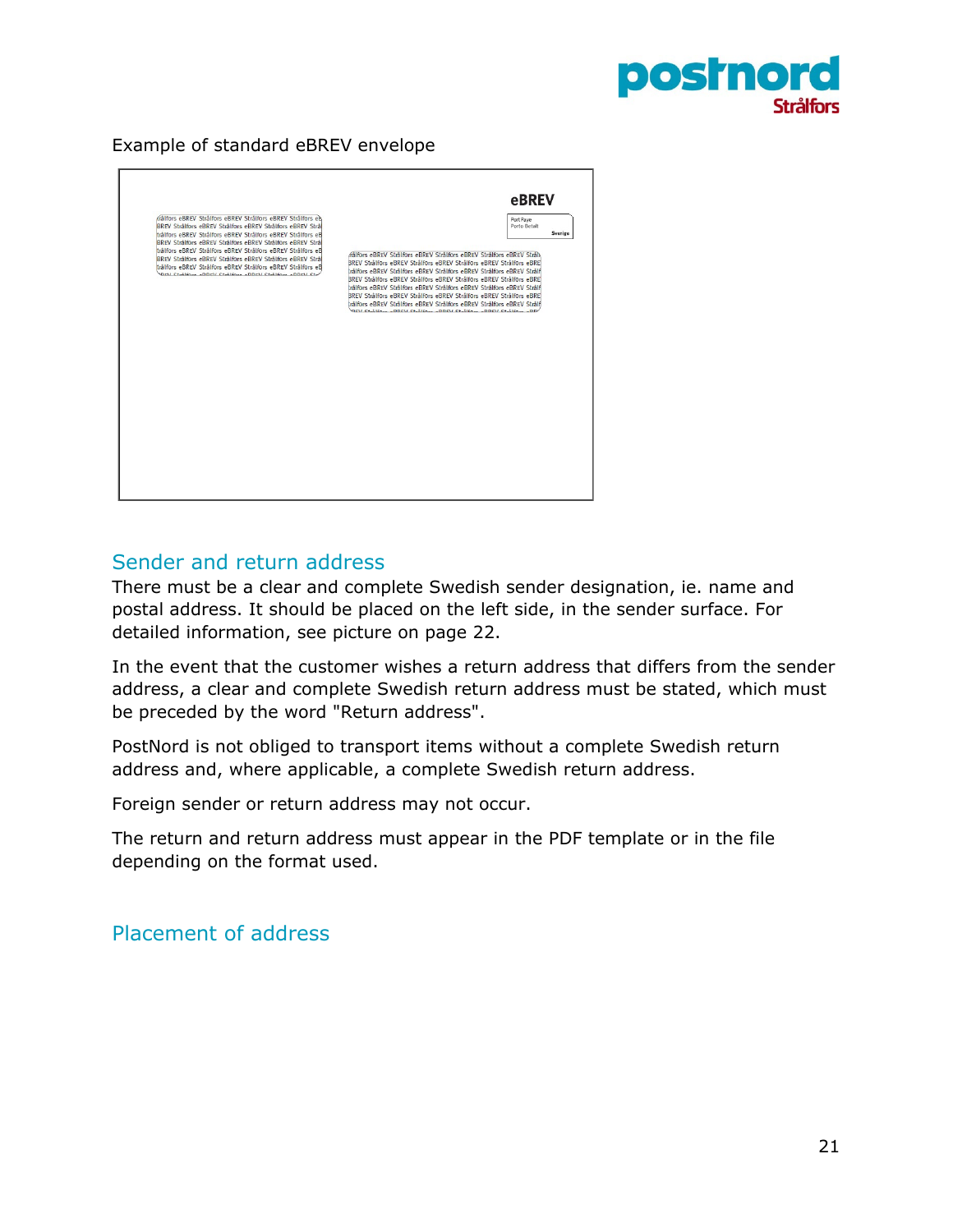



|                                                            | <b>MEASURE</b><br><b>MENT</b> |                  |       |        | <b>PLACEMENT</b> |                 |                   |                 |
|------------------------------------------------------------|-------------------------------|------------------|-------|--------|------------------|-----------------|-------------------|-----------------|
| <b>Outer window</b><br>sender                              | Height                        | 41mm             | Width | 97mm   | From TC          | 9 <sub>mm</sub> | From<br>LC        | 0 <sub>mm</sub> |
| <b>Sender box</b><br>(dots)                                | Height                        | 29mm             | Width | 79.5mm | From TC          | 15.5mm          | From<br>LC        | 8.2mm           |
| <b>Inner box</b><br>sender                                 | Height                        | 18 <sub>mm</sub> | Width | 61mm   | From TC          | 20.7mm          | From<br>LC.       | 17.8mm          |
| <b>Outer box</b><br>receiver                               | Height                        | 40mm             | Width | 110mm  | From TC          | 28mm            | From<br><b>RC</b> | 7.3mm           |
| <b>Receiver box</b><br>(dots)                              | Height                        | 30mm             | Width | 93mm   | From TC          | 33mm            | From<br><b>RC</b> | 15.5mm          |
| <b>Inner box</b><br><b>receiver (SRM</b><br>code included) | Height                        | 18mm             | Width | 66.5mm | From TC          | 39mm            | From<br><b>RC</b> | 25mm            |
| <b>SRM code (Set</b><br>by Strålfors)                      | Height                        | 8mm              | Width | 10mm   | From TC          | 45mm            | From<br><b>RC</b> | 25mm            |

*TC = Top Corner, LC = Left Corner, RC = Right Corner* 

- The outer window corresponds to the surface of the printout that may be visible through the window on the envelope, sensitive information such as account numbers, etc. should not be placed there
- The sender box corresponds to the size of the envelope window
- The inner box corresponds to the size of the envelope
- The SRM code is used by PostNord Strålfors to ensure that the letter is produced correctly
- In addition to this, there must be a margin of 12 mm in the upper edge and left edge that PostNord Strålfors must have for its envelope characters.

If deviations are made from this template, it must be tested to ensure the correct quality.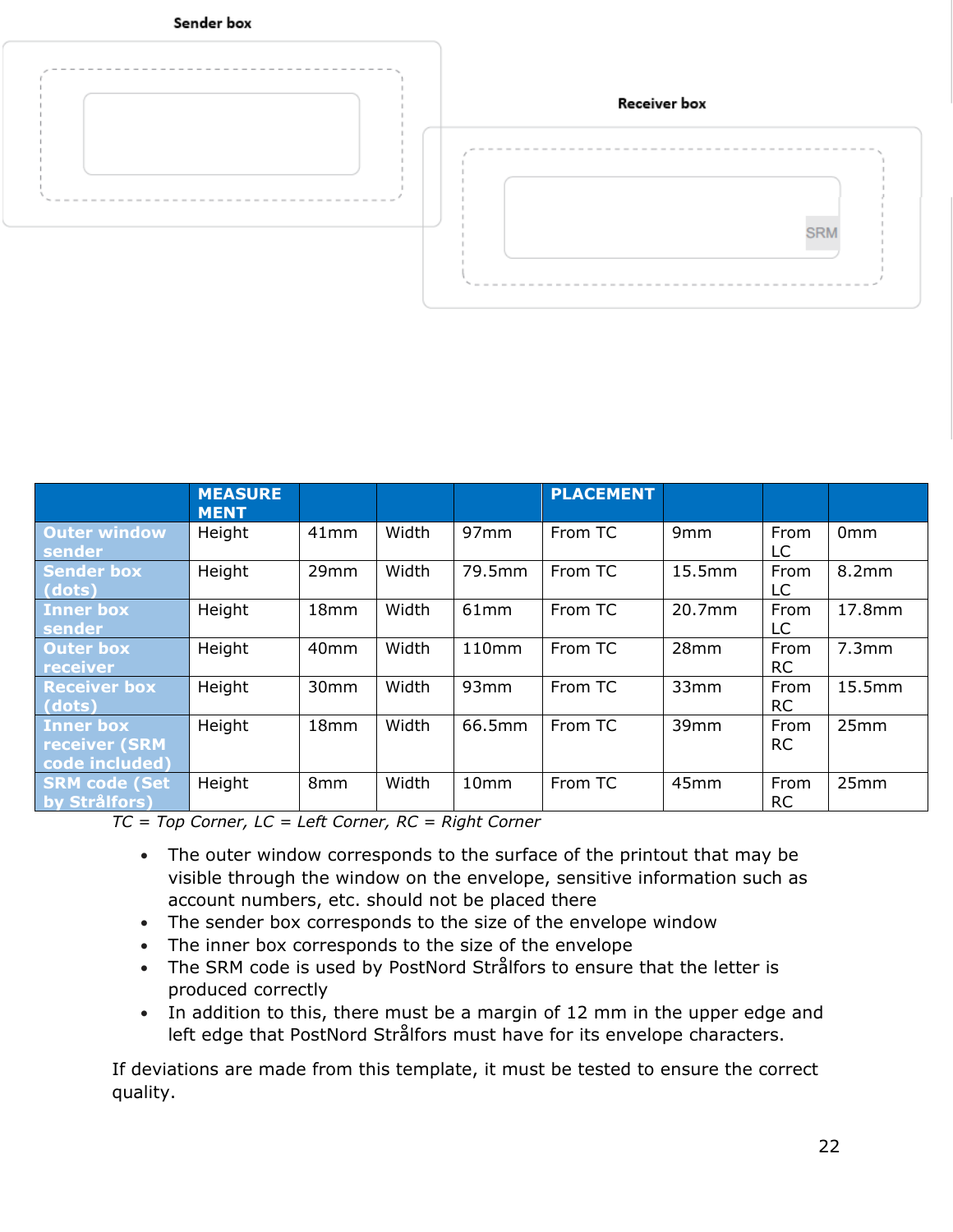

#### <span id="page-23-0"></span>Postage optimization

PostNord Strålfors offers two types of postage optimization. One is consolidated dispatch and the other is joint enveloping.

#### <span id="page-23-1"></span>Consolidated dispatch

PostNord Strålfors combines the customer's letter volumes when printing and enveloping letters to create larger consignments, provided that the letters have the same dimensions, the difference in weight between consignments does not exceed 30 g and the consignment complies in other respects with PostNord Strålfors' submission conditions for physical items for the type of distribution concerned.

Where the consolidated dispatch logistics are more sophisticated than requiring volumes arriving on the same day to be consolidated, the logic is specified in the customer assignment. The volume and day of the week can determine the consolidation of dispatches beyond a 24-hour period.

#### <span id="page-23-2"></span>Joint enveloping

Several documents to the same addressee are placed in the same envelope when the letters are printed and enveloped. Joint enveloping is only possible for assignments that have the same type of paper, envelope, delivery mode and joint enveloping key. In addition, the production files must be received on the same day or over the time period specified for consolidated dispatch.

The selected customer-specific identifier is used as standard for the joint enveloping key. This is either the personal/corporate ID no or customer number. If there are several customer numbers for the same recipient, joint enveloping does not work. The customer does, however, have the option of creating their own joint enveloping key, which is inserted in the specified field. Note that joint-enveloped consignments are charged within the framework of the joint enveloping assignment, regardless of the consignments' original assignments. Only inserts from the joint enveloping assignment can be included with the consignment.

#### <span id="page-23-3"></span>Poly wrapping

eBREVs' items can also be poly wrapped. The customer should have a volume of at least 30,000 shipments per production opportunity for the wrapping to be a costeffective solution. The wrapping is done with pre-printed customer-unique plastic, which must be ordered and included in the assignment. The order must be made at least six weeks before the assignment is to be produced.

## <span id="page-23-4"></span>Inserts

PostNord Strålfors can produce and handle two different types of inserts.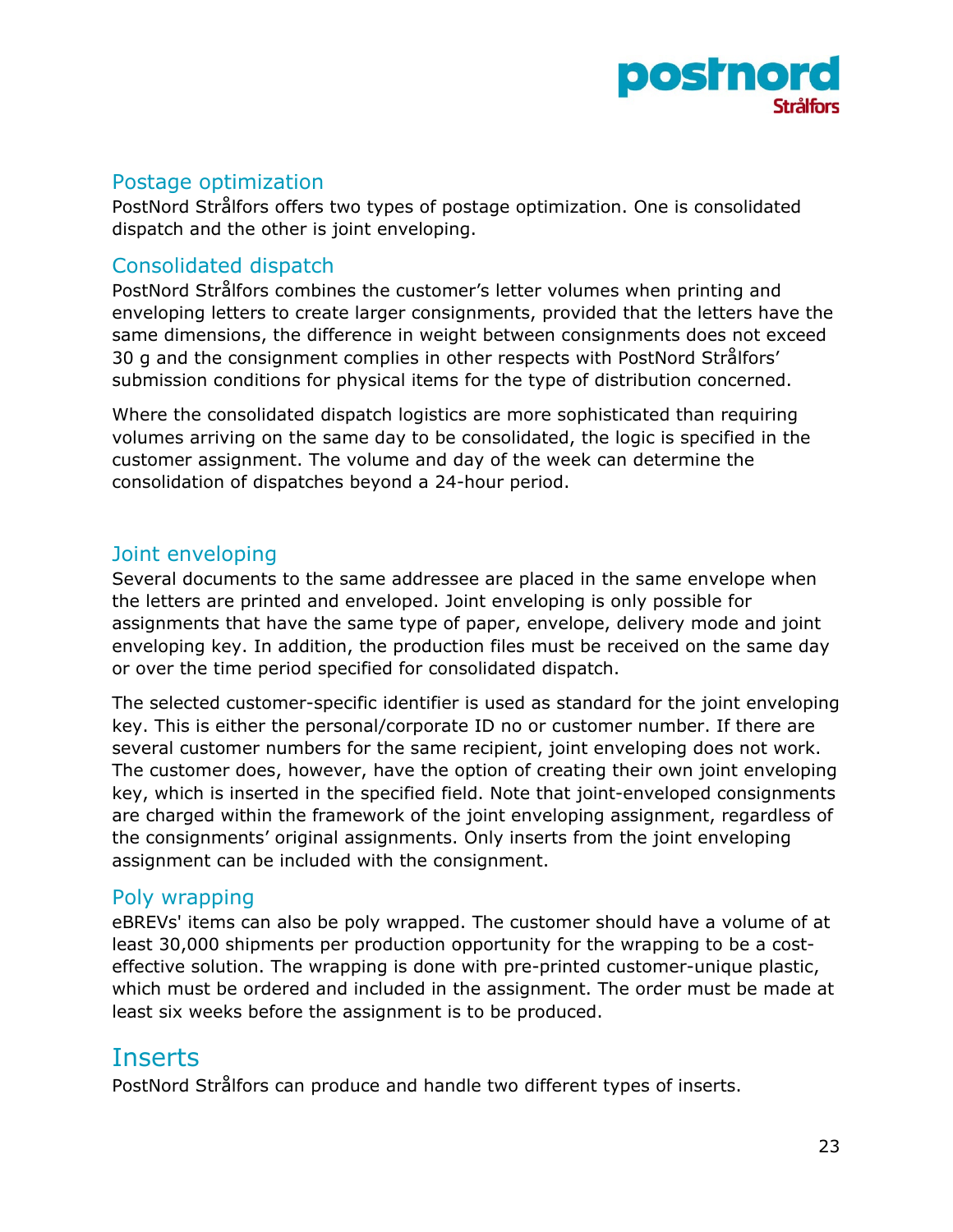

- **Physical Inserts** A physical supplement that is charged based on weight and number.
- **Electronic Inserts** Inserts that are called when creating a print file, also called Static Page. The static page is invoiced as another page in the envelope.

Which inserts that should be chosen for each item is controlled by an insert call. The call decide which insert is to be inserted in the envelope.

The customer can enter the insert calls directly in the incoming file or choose to let PostNord Strålfors create the attachment calls based on an agreed logic. If the customer enters the attachment calls themselves, the fields in the file that are intended for this are used.

If PostNord Strålfors places the attachment calls for the customer, a logic will be agreed. An example of logic is that the customer wants the attachment to be general, another example is that everyone with a male social security number should have attachment 1 and everyone with a female should have attachment 2.

Even if all recipients in the print file must have attachments, for quality reasons it is still practical to provide all recipients with an attachment call, this to minimize the risk that the attachment is not included in the letter.

Note that only two attachments are standard. Additional attachments can only be handled in certain cases and decided in consultation with the customer.

More information regarding physical attachments can be found in the document *Intstruktioner för bilaga* on [https://www.stralfors.se/om-oss/Villkor-och-Material/.](https://www.stralfors.se/om-oss/Villkor-och-Material/)

## <span id="page-24-0"></span>Print production

PostNord Strålfors checks that the file complies with the agreed structure.

The documents are then divided according to size, with documents containing up to 6 sheets being inserted in C5 envelopes. Print production takes place at a resolution of up to 600 dpi. PostNord Strålfors is responsible for adding the insertion mark to the print-ready file.

#### <span id="page-24-1"></span>Late submission

In eBREV, it is possible by agreement to submit a production file later than 09.00. In each customer assignment, the exact time for submission of production file is agreed upon.

## <span id="page-24-2"></span>**Confidentiality**

All information transferred in data files to PostNord Strålfors is treated as confidential. Only authorized personnel have access to the premises where the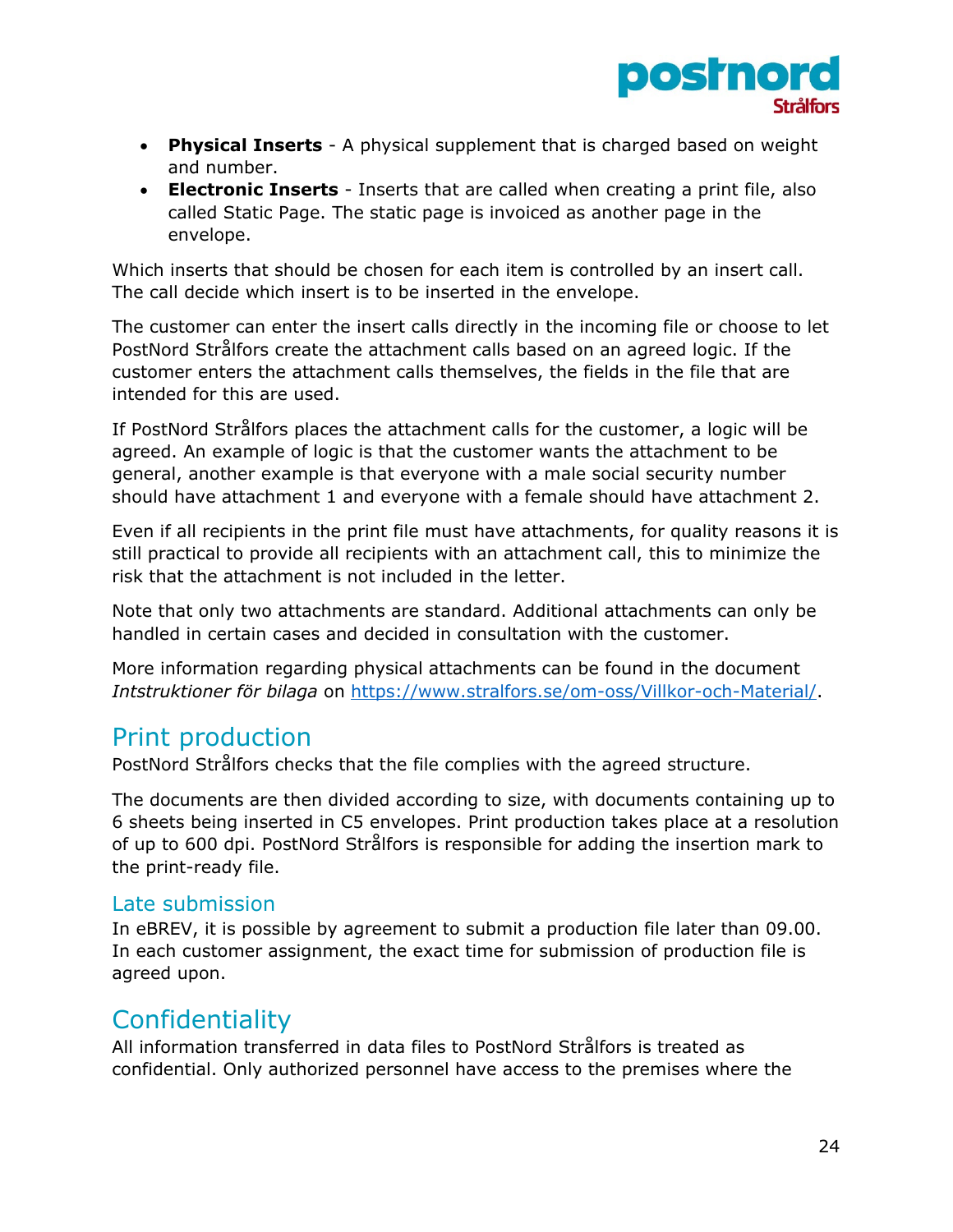

physical letters are produced. All concerned are bound by confidentiality agreements.

# <span id="page-25-0"></span>Color

PostNord Strålfors always prints in color using Business Color, which is produced on high-speed printers.

The appendix entitled Instructions Color describes which resources are required to enable color production. The document is updated on an ongoing basis. The latest version can be downloaded as a PDF from PostNord Strålfors' website at [stralfors.se/villkor.](http://www.stralfors.se/villkor)

## <span id="page-25-1"></span>**Reports**

#### <span id="page-25-2"></span>Production monitoring

Monitoring of what is produced takes place at several different stages.

The first verification takes place when the file is transferred. After production files have been transferred via the communication method chosen by the Stockholm Housing Agency a confirmation is produced. This means that the Stockholm Housing Agency receives a file identification for the file which is logged and can be retrieved.

When the production file which Stockholm Housing Agency has transferred to PostNord Strålfors is ready for printing, a verification message is sent via email to Stockholm Housing Agency informing them that the job is ready to go into production.

Its appearance is as follows:

| Sender: icjmlby01 <icjm@stralfors.com></icjm@stralfors.com>              |  |  |  |  |  |  |
|--------------------------------------------------------------------------|--|--|--|--|--|--|
| Subject: eBREV Print verification for 000111722201 SSBAVC5A 130211 15:47 |  |  |  |  |  |  |
| ****** VERIFICATION ********                                             |  |  |  |  |  |  |
| Customer reference $= 130211$ 15:47                                      |  |  |  |  |  |  |
| = Stockholm Housing Agency<br>Customer                                   |  |  |  |  |  |  |
| $Assignment$ = SSBAVC5A                                                  |  |  |  |  |  |  |
| Job number $= 000111722201$                                              |  |  |  |  |  |  |
| Date $= 2013-02-11 16:02:01$                                             |  |  |  |  |  |  |
| Number of Pages $= 33762$                                                |  |  |  |  |  |  |
| Number of Letters $= 33762$                                              |  |  |  |  |  |  |
| ************** F N D **************                                      |  |  |  |  |  |  |